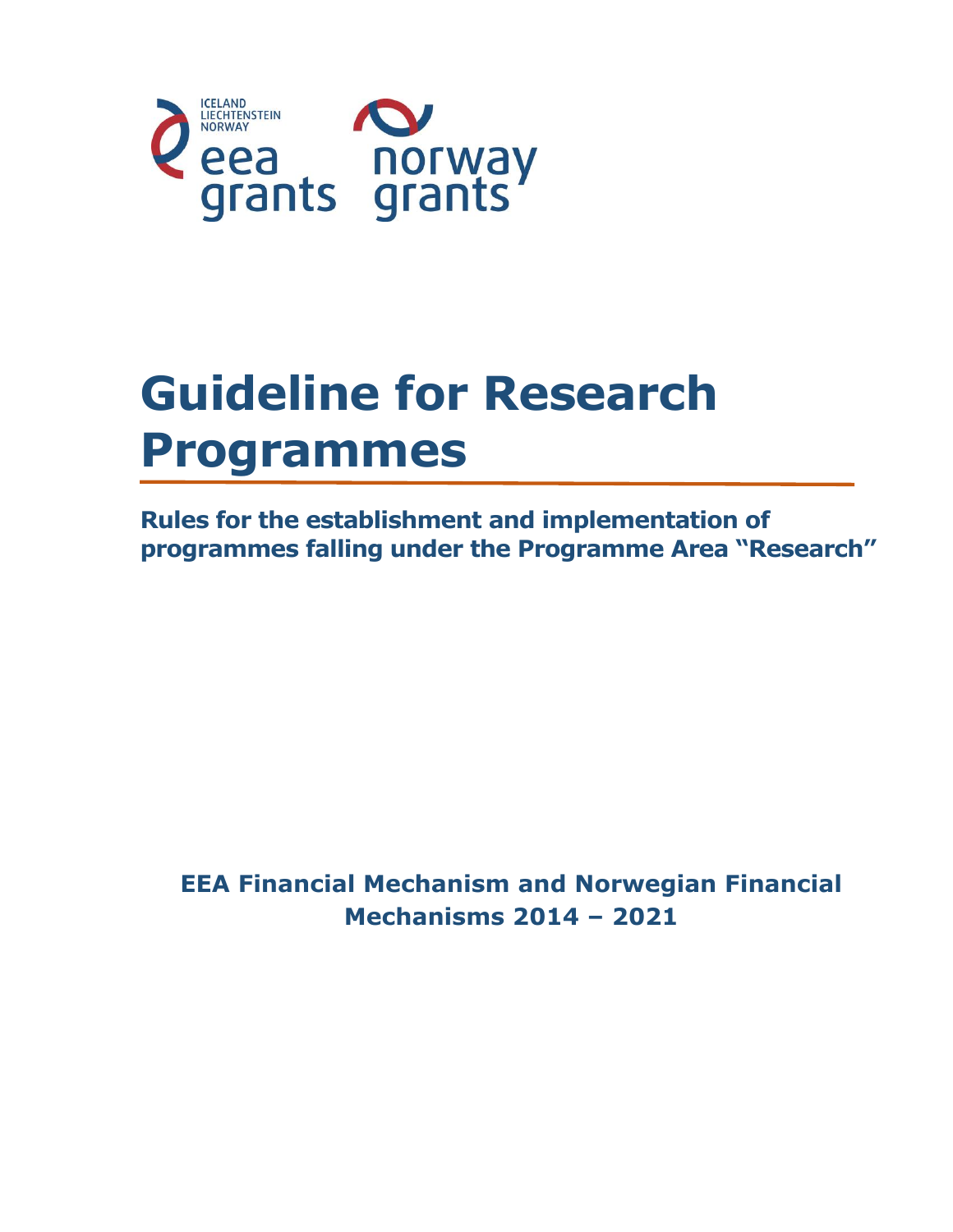## **TABLE OF CONTENTS**

| VIII. CALLS FOR PROPOSALS AND SELECTION OF PROJECTS  13                                  |  |
|------------------------------------------------------------------------------------------|--|
|                                                                                          |  |
|                                                                                          |  |
|                                                                                          |  |
|                                                                                          |  |
|                                                                                          |  |
|                                                                                          |  |
|                                                                                          |  |
|                                                                                          |  |
|                                                                                          |  |
| 8.10 Terms of appointment, code of conduct and conflict of interest  21                  |  |
|                                                                                          |  |
|                                                                                          |  |
|                                                                                          |  |
|                                                                                          |  |
| 8.15 Finalisation of evaluation and award of project grants by the Programme Operator 25 |  |
|                                                                                          |  |
|                                                                                          |  |
|                                                                                          |  |
|                                                                                          |  |
|                                                                                          |  |
|                                                                                          |  |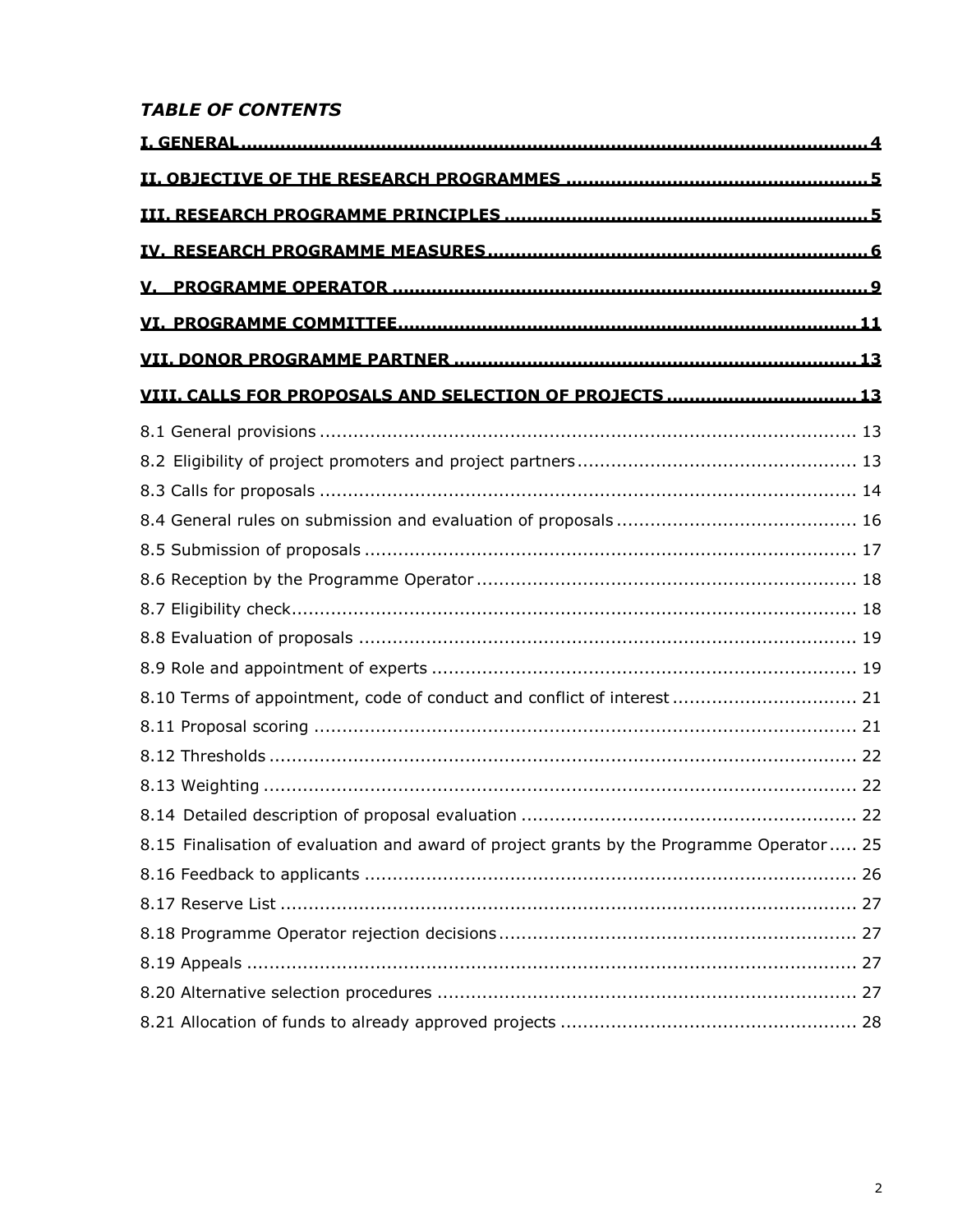| 10.1 Reporting from Project Promoters to the Programme Operator  32   |  |
|-----------------------------------------------------------------------|--|
|                                                                       |  |
|                                                                       |  |
|                                                                       |  |
|                                                                       |  |
|                                                                       |  |
| 10.7 Certificate on financial statements and proof of expenditure  35 |  |
|                                                                       |  |
|                                                                       |  |
|                                                                       |  |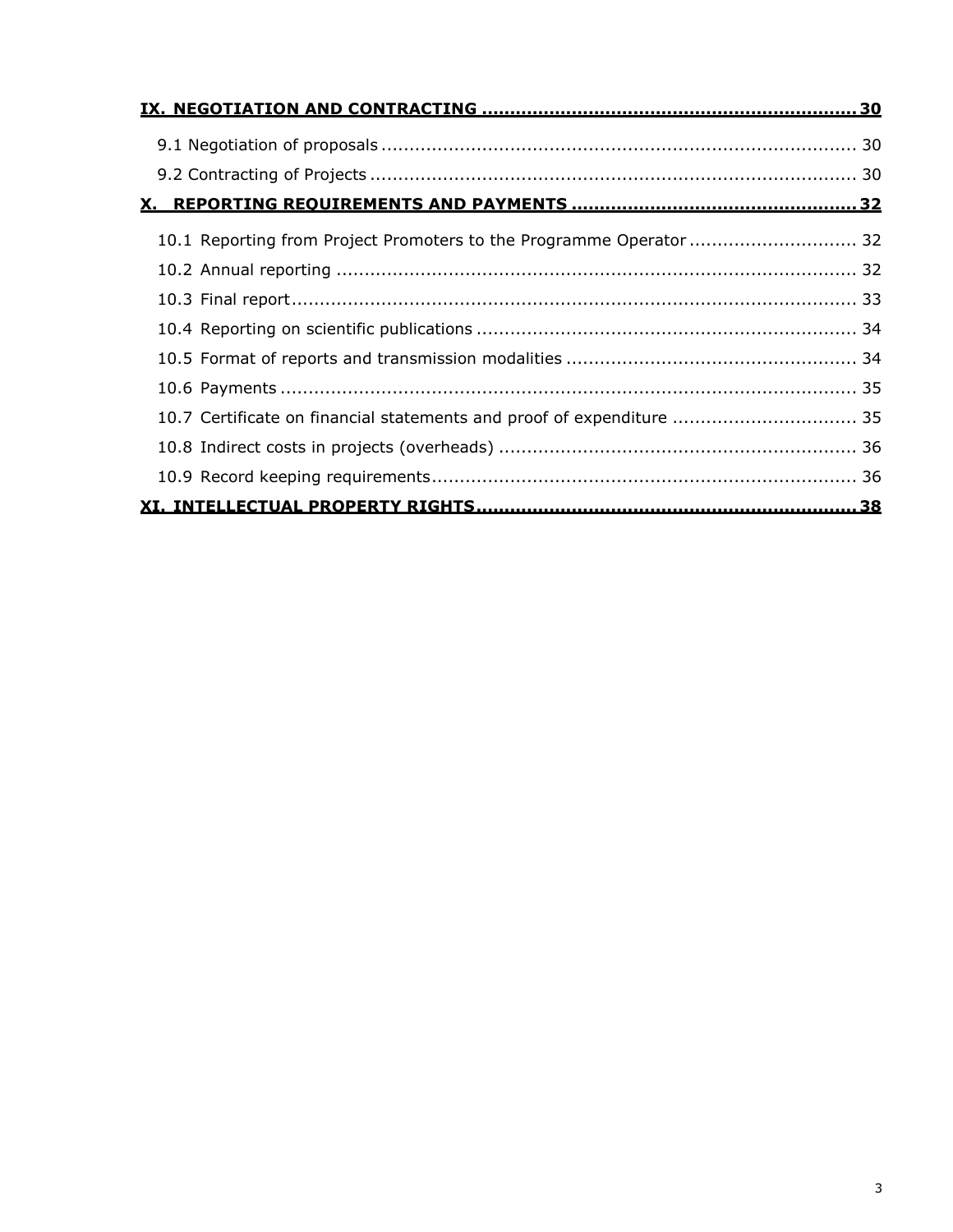# <span id="page-3-0"></span>**I. GENERAL**

This guideline applies to the implementation of Programmes funded by the EEA and Norwegian Financial Mechanisms 2014-2021 falling under the Programme Area "Research" (hereinafter referred to as 'research programmes'). Furthermore, provisions of this guideline may, by way of specific provisions contained in the Programme Agreement, be applied to other Programmes.

The following documents constitute the legally binding framework which applies to the present Guideline:

- Protocol 38c of the EEA Agreement establishing an EEA Financial Mechanism and/or the Agreement between the Kingdom of Norway and the European Union on a Norwegian Financial Mechanism for the Period 2014-2021, as applicable;
- The Memorandum of Understanding signed between the Donor State(s) and Beneficiary State;
- The Regulation on the implementation of the European Economic Area Financial Mechanism 2014‐2021 and Annexes ('the Regulation') and/or the Regulation on the implementation of the Norwegian Financial Mechanism 2014‐2021 and Annexes, as applicable.

Research programmes falling under the Programme Area "Research" shall be established and implemented in accordance with the legal framework referred to above and in particular the Regulation, this Guideline as well as any specific provisions contained in the Programme Agreements.

This Guideline contains references to certain articles of the Regulation, however users must refer to the entire Regulation, which contains provisions applicable to Research programmes not addressed in this Guideline. This guideline contains rules specific to the implementation of Research programmes and consequently expands and further specifies certain provisions of the Regulation. In case of inconsistency between specific provisions of the Regulation and specific provisions within this guideline, or where specifically indicated in this Guideline, the relevant provisions of this guideline shall apply.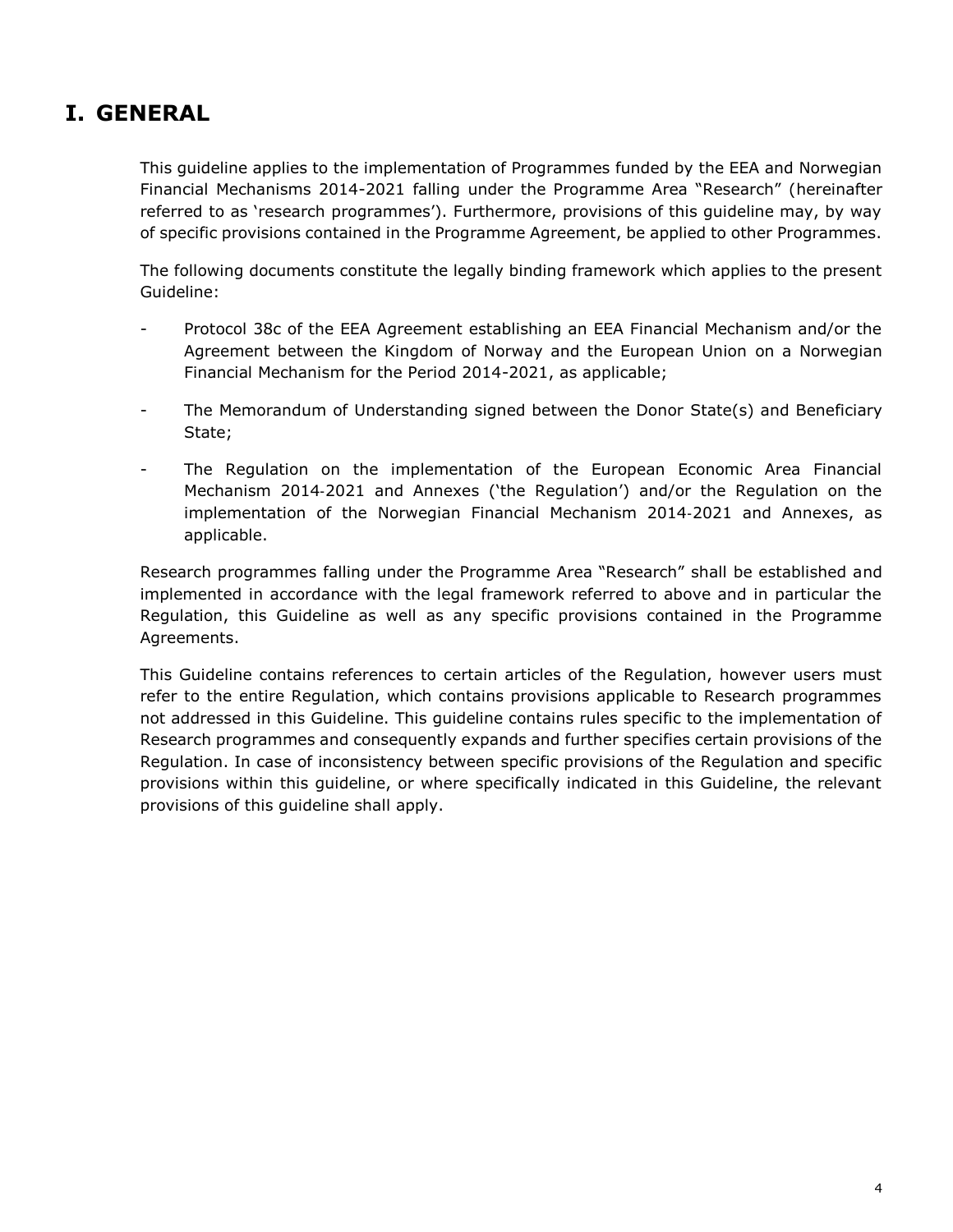# <span id="page-4-0"></span>**II. OBJECTIVE OF THE RESEARCH PROGRAMMES**

Research programmes are established under the priority sector Innovation, Research, Education and Competitiveness. The objective of the research programmes is enhanced research-based knowledge development.

In order to reach the objective, research programmes may allocate funding to the following areas of support:

- Research cooperation between donor and beneficiary countries;
- Research within the priority sectors and/or programme areas of the EEA and Norway Grants or in other agreed areas;
- Application of research results;
- Capacity-building in research, including supporting the careers of female researchers and early stage researchers;
- Participation and cooperation of beneficiary countries in the European Research Area (ERA).

The research programmes shall prepare Project Promoters, project partners and researchers for further research cooperation within the European Framework Programmes for research and technological development and demonstration activities, and, where relevant, also for cooperation within other European programmes and initiatives. The research programmes shall contribute to the development of the European Research Area.

## <span id="page-4-1"></span>**III. RESEARCH PROGRAMME PRINCIPLES**

The research programmes shall be designed in accordance with the following principles:

- 1. Establishing national practices of research financing and management which follow the principles of Horizon 2020 and international best practice;
- 2. Supporting the establishment and strengthening of networks and relationships across institutions and research groups;
- 3. Establishing and strengthening the dialogue between the research community and policymakers, allowing for knowledge and evidence based policy development;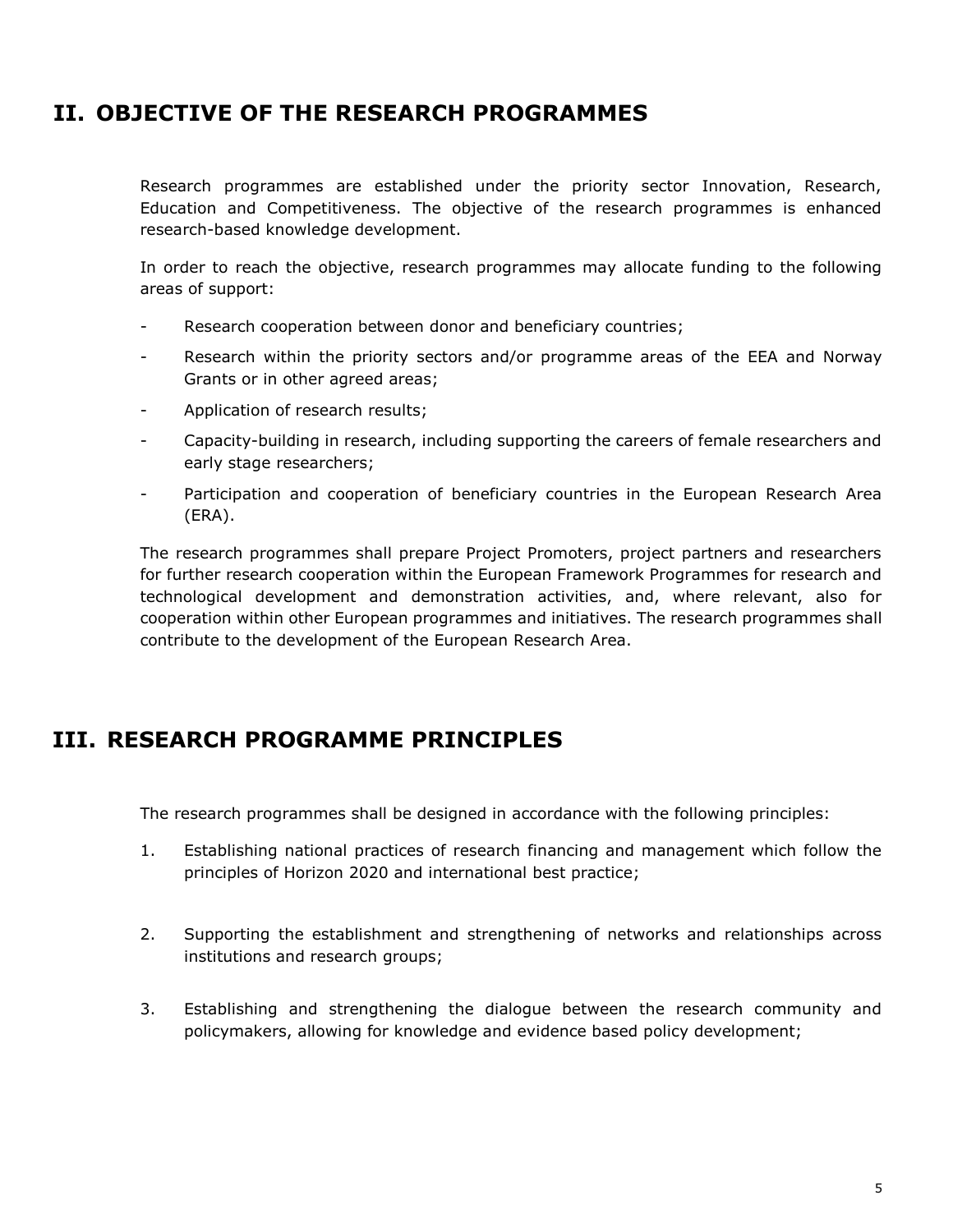- 4. Establishing and strengthening the interaction between the research community and industry, with a view to promoting research based innovation and the commercialisation of research results;
- 5. Learning and exchanging experience across institutions and countries, including between different Beneficiary States.

The research programmes and projects shall reflect and promote the general principles laid down in the European Charter for Researchers and Code of Conduct for the Recruitment of Researchers, as well as the gender equality principle laid down in Article 16 of Regulation (EU) 1291/2013. All vacancies for researchers shall be published on the EURAXESS website.

All projects shall reflect principles of research integrity. The Project Contract shall, where appropriate, contain provisions ensuring the respect of ethical principles, including the establishment of an independent ethics board and the right to carry out an ethics audit by independent experts.

The cooperation in research projects is to be based on equal partnerships between entities involved in research and development in the Donor State(s) and entities involved in research and development in the Beneficiary States, with the leading role of the latter.

Research programmes are set out to create benefits on several levels: Programme Operators, Project Promoters, project partners as well as researchers, including postdoctoral candidates and postgraduates (PhD candidates) and graduates (Master level).

The primary outputs of the research programme will be research results, including scientific publications, patent applications submitted, and numbers of PhD students supported by programme funding. The research programmes shall strengthen capacity and build competence of Programme Operators, Project Promoters, project partners as well as researchers.

Participation in the research programme shall be open to participants established in third countries, if such participation is justified in terms of the enhanced contribution made to the aims of the research programme.

# <span id="page-5-0"></span>**IV. RESEARCH PROGRAMME MEASURES**

Research programmes shall be implemented by way of projects.

Projects may, inter alia, include the following measures:

- Collaborative projects in basic and applied research;
- Support for the establishment of long-term strategic partnerships between research institutions in donor and beneficiary countries;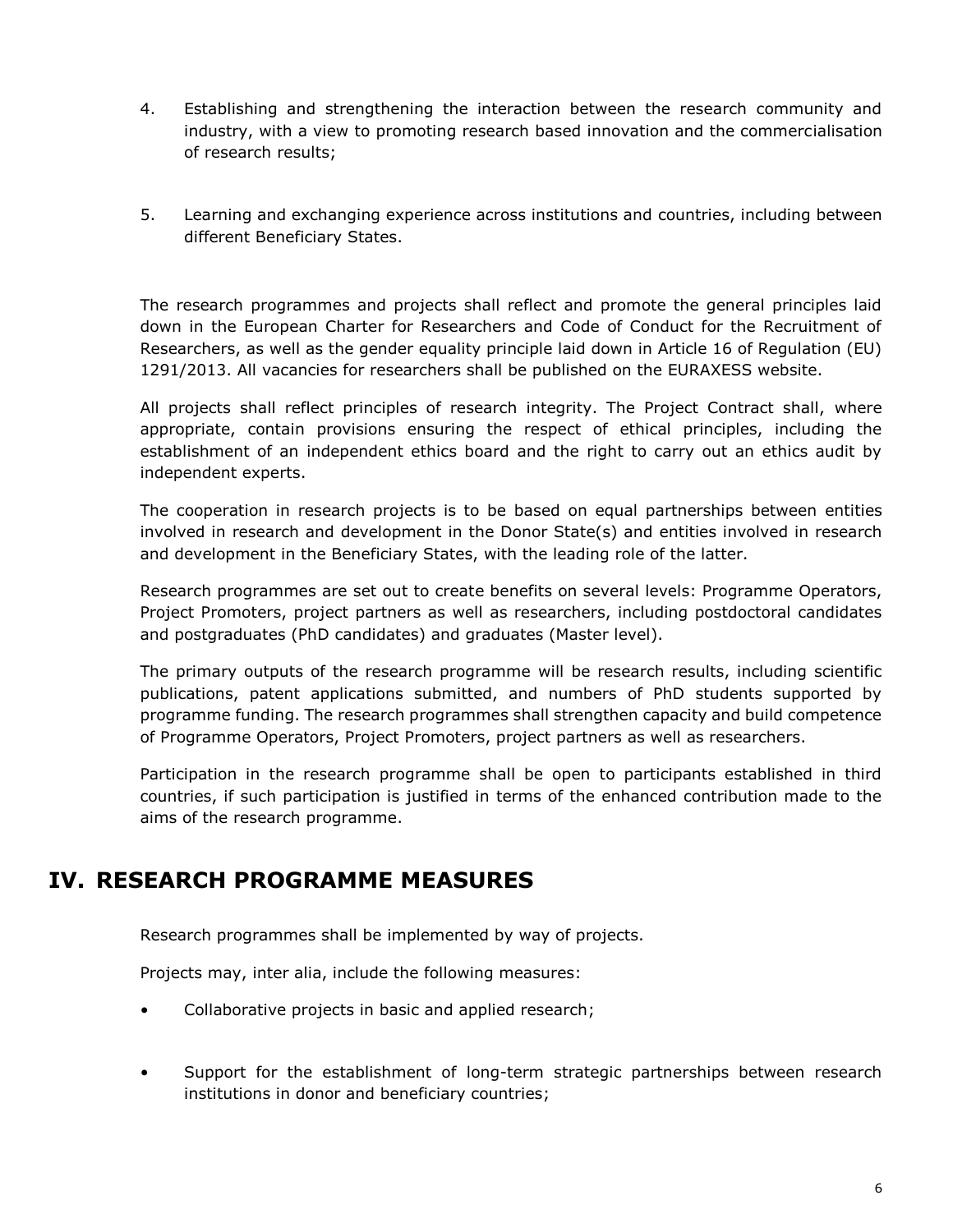- Research within smart specialisation priorities;
- Research in Social Sciences and Humanities (SSH);
- Research targeting societal challenges and social innovation;
- Support reinforcing the links between innovation, research and education ("the knowledge triangle");
- Short term mobility schemes for researchers and students;
- Support for the recruitment of researchers from abroad into beneficiary country research institutions;
- Measures addressing gender imbalance in science and research;
- Support for the active participation of beneficiary countries in ERA multilateral research cooperation, such as ERA-net, Joint Programming Initiatives (JPI), the European Strategy Forum on Research Infrastructures (ESFRI), and macro-regional strategies;
- Strengthening beneficiary countries' participation in Horizon 2020, e.g. in the European Research Council (ERC), through capacity building activities, such as support in developing project applications, training, and building networks that include donor countries.

Projects may be selected in the following way:

- a) Through calls for proposals approved by the Programme Committee. Their content, form and publication shall be in accordance with the Programme Agreement and this guideline;
- b) Pre-defined projects may be identified without a call for proposals. Such projects shall be identified in accordance with paragraph 2(b)(vi) of Article 2.5 and Article 6.5 of the Regulations.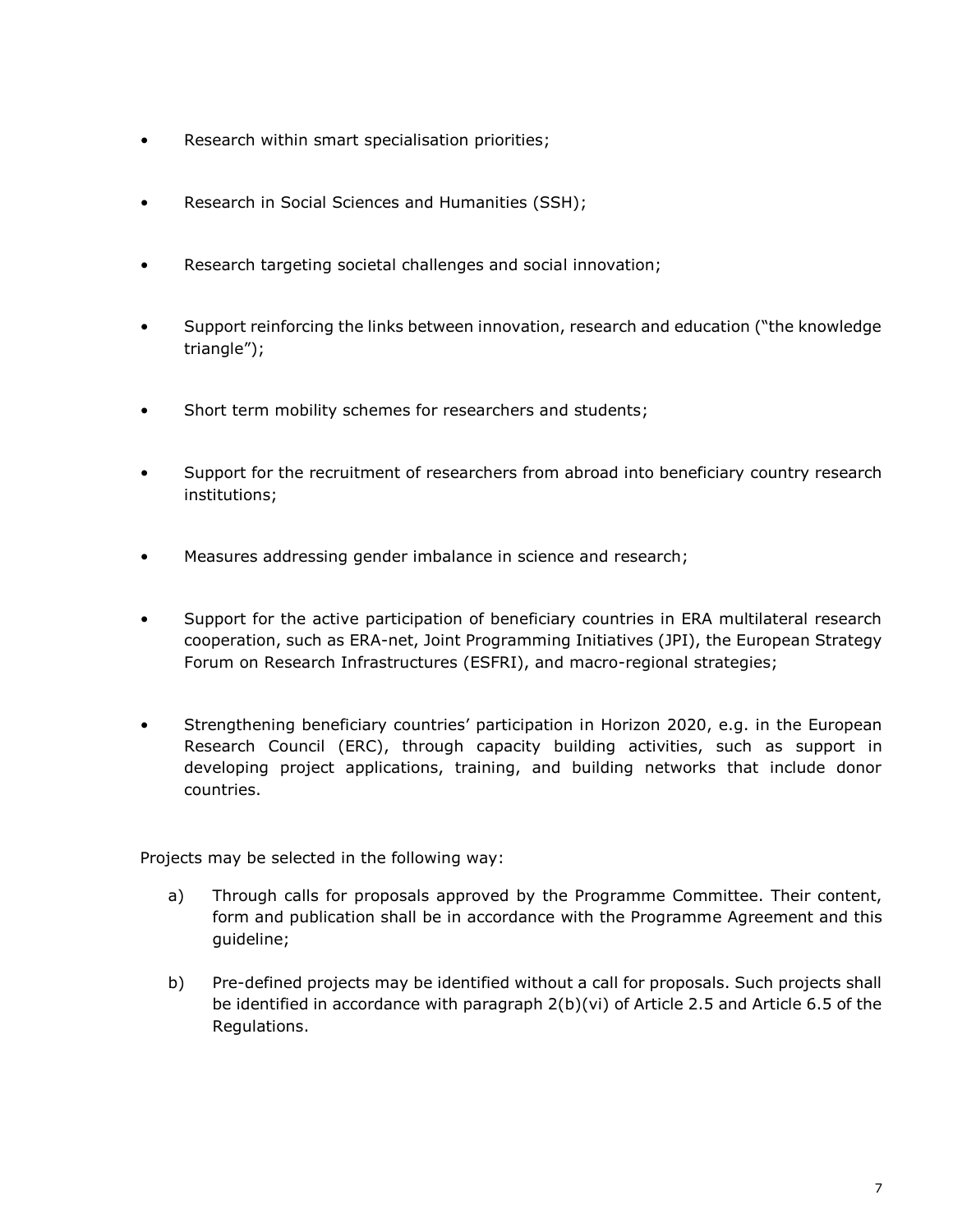Collaborative research projects in basic and applied research (hereafter 'research projects') shall be selected further to a call for proposals.

Pre-defined projects are suitable for initiatives related to, inter alia, institutional cooperation, training and secondments, capacity building and/or policy development.

The specific modalities shall be proposed in the programme concept note and agreed in the Programme Agreement. Further specifications shall be made in subsequent call documents, including the Guide for Applicants.

Subject to agreement of all parties concerned, calls for proposals and pre-defined projects may be implemented jointly by two or more Beneficiary States.

The following programme area specific shall be adhered to within the programme area for research:

- All research projects shall include cooperation between donor and beneficiary countries.
- Priority shall be given to bilateral partnerships offering added value.
- Small and medium enterprises (SMEs) shall be eligible participants in all programmes.
- Dissemination of research and innovation results shall be included in all programmes.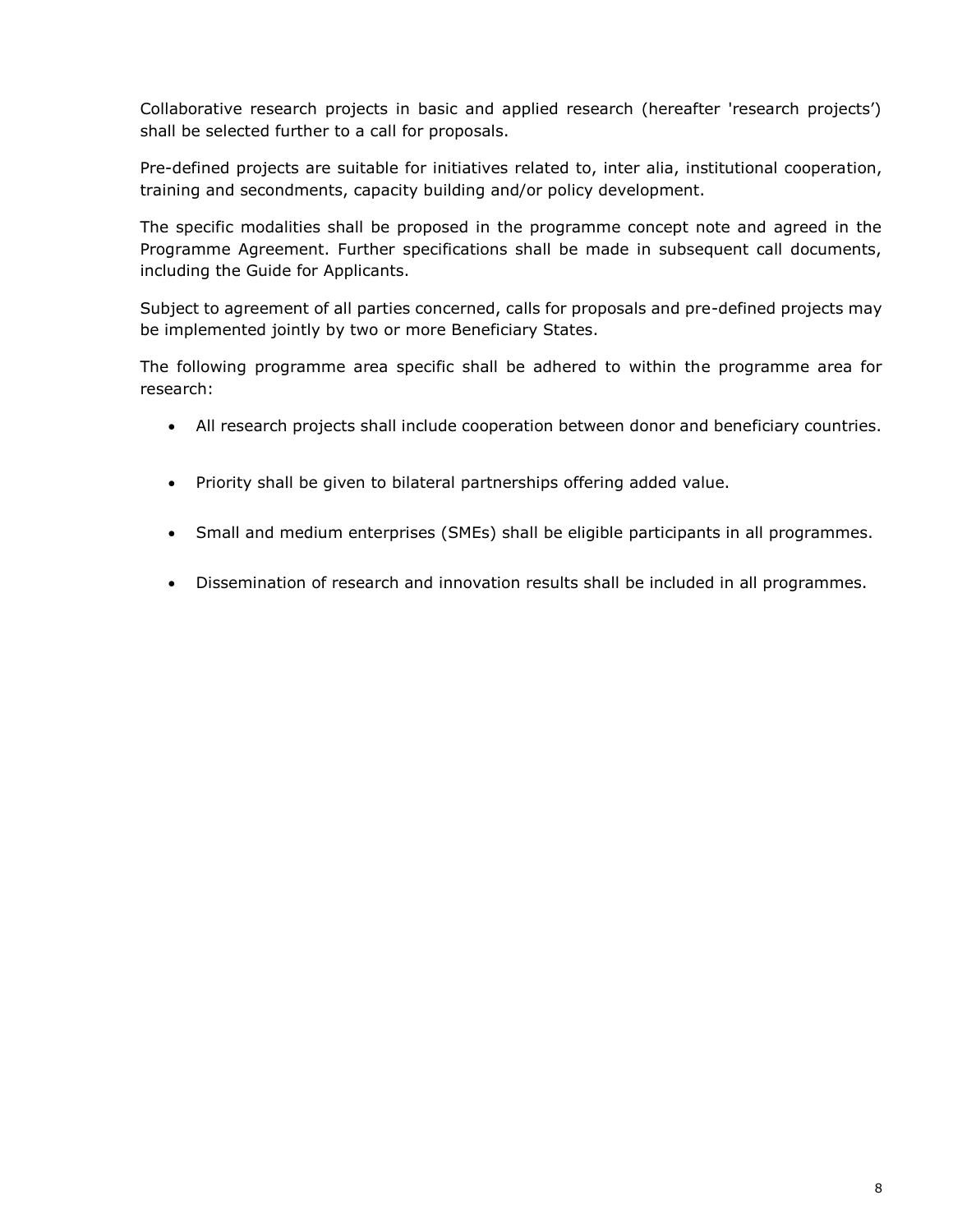# <span id="page-8-0"></span>**V. PROGRAMME OPERATOR**

In addition to the provisions in Article 5.6 of the Regulation, the responsibilities of the Programme Operator in research programmes shall include:

- a) Taking the necessary steps to establish and maintain English as the main language of communication in the Programme;
- b) Preparation of annual work plans and budgets;
- c) Announcing calls for proposals in research programmes, and dissemination of information of the research programme before announcement;
- d) Establishing a database of international experts;
- e) Appointing international experts to assist with the evaluation of proposals;
- f) Preparation of a ranking list based on the expert evaluations, which shall be submitted to the Programme Committee for recommendation on which proposals to select for funding and final awarding of grants;
- g) Ensuring that Programme Committee members are granted access to all documents necessary for the performance of their tasks, including but not limited to project applications and ranking lists, sufficiently in advance of any meetings;
- h) Providing secretarial/administrative functions for the Programme Committee;
- i) Developing and publishing guidelines, including but not limited to, a guideline for evaluators in English, a guide for applicants in English and an implementation guide for Project Promoters and partners in English;
- j) In consultation with the Donor Programme Partner(s), where applicable, developing and publishing templates, including but not limited to, template project contracts, partnership agreements and reporting documents, in English;
- k) Organising appropriate capacity building measures to support the development of good programme and project management practices;
- l) Organising appropriate capacity building measures to support the project partners in preparing for joint participation in other ERA activities, such as Horizon 2020 calls;
- m) Contributing to relevant experience-sharing and capacity building across Beneficiary State and Donor State institutions;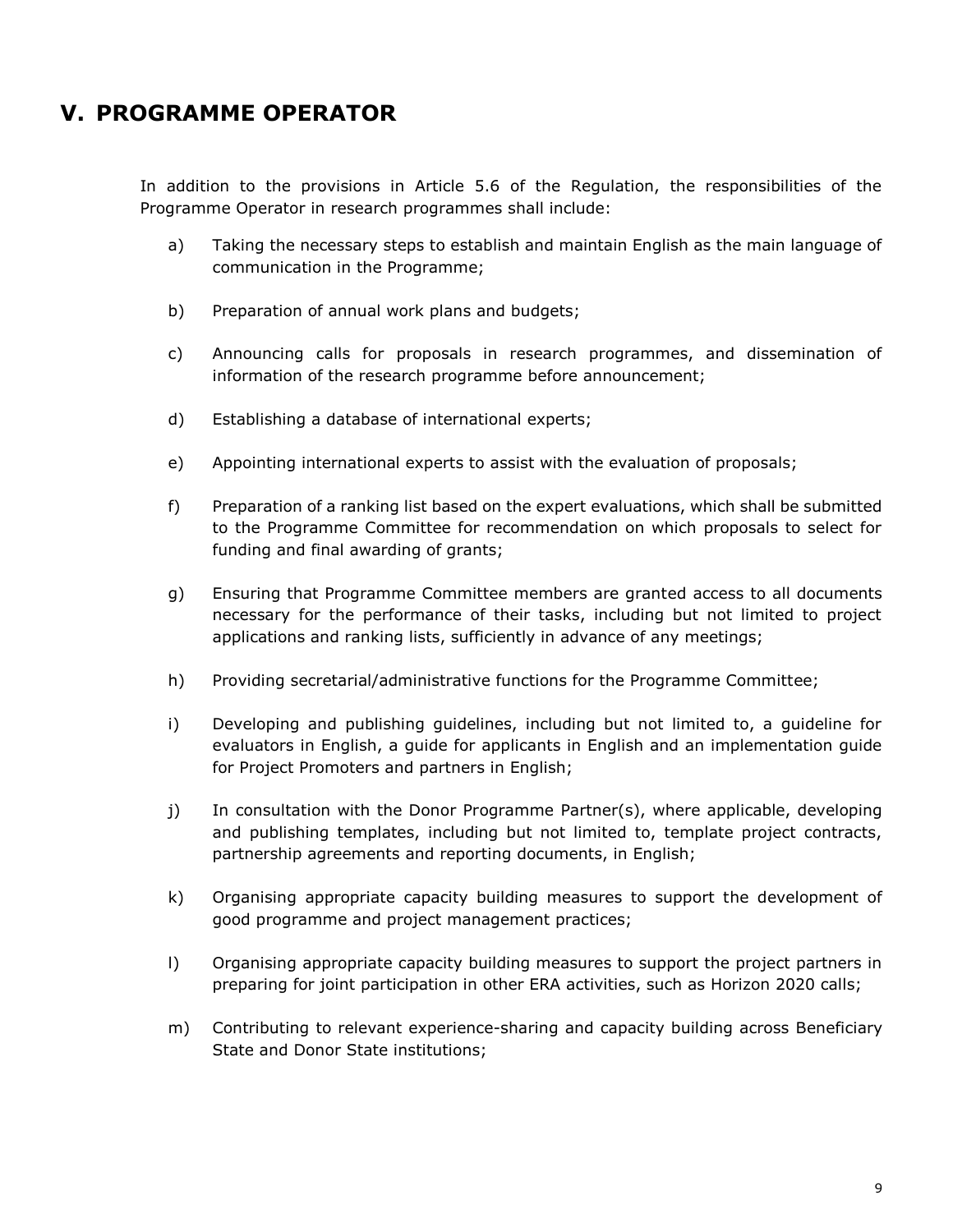- n) Actively contributing to good communication and cooperation between all entities involved in the programme, including but not limited to, Project Promoters and project partners; and
- o) Cooperating with the Donor Programme Partner(s).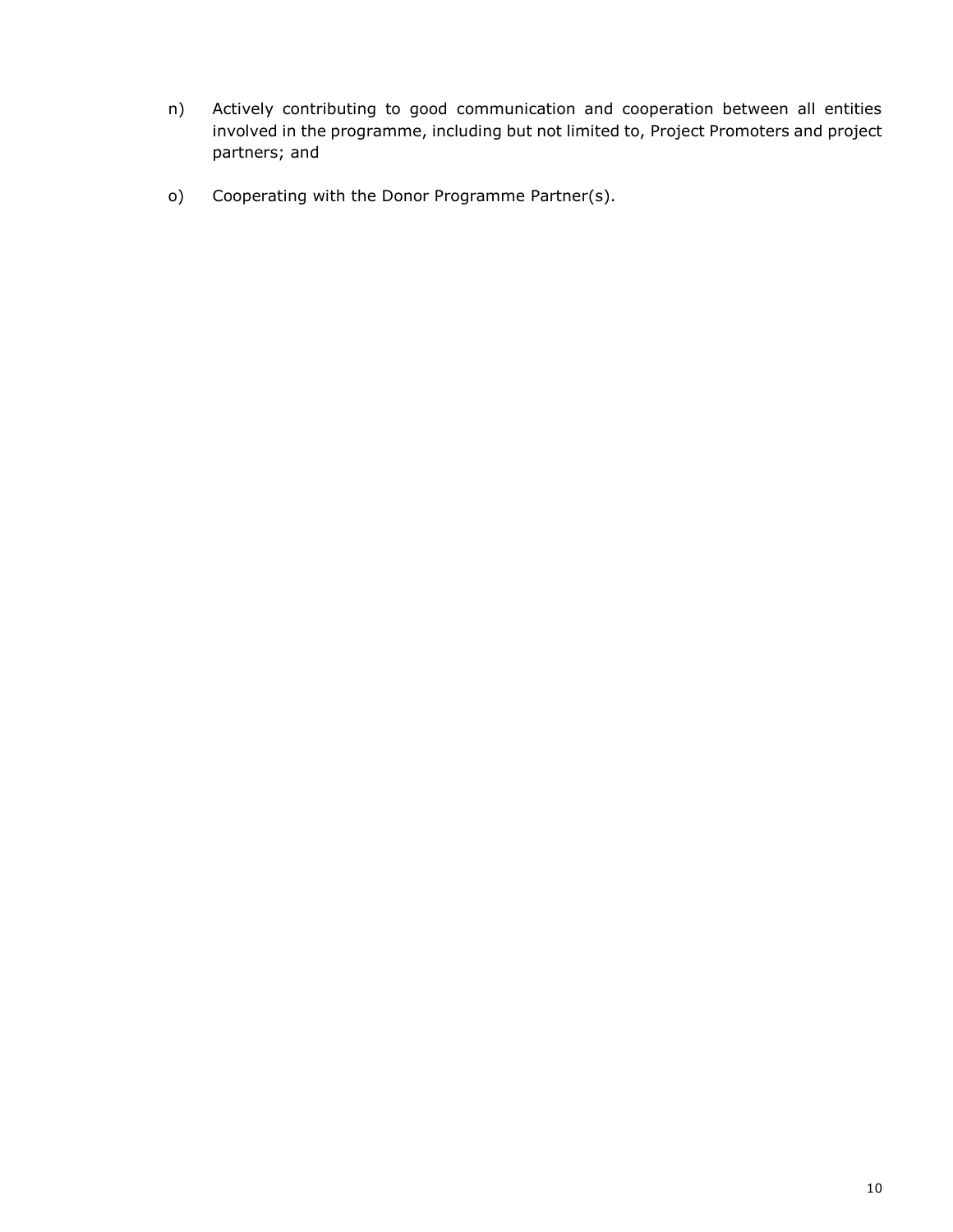# <span id="page-10-0"></span>**VI. PROGRAMME COMMITTEE**

The provisions of the Regulation concerning the Cooperation Committee shall not apply to research programmes.

The Programme Committee shall support and advise the Programme Operator in all matters concerning the scientific quality and relevance of the projects and activities funded by the programme.

The Programme Operator may establish the Programme Committee as soon as the Programme Operator is designated. It shall consist of five members who shall be representatives from the research community.

The Programme Operator shall appoint three members from the Beneficiary State and the Donor Programme Partner(s) shall appoint two members from the Donor States. Subject to agreement between the Programme Operator and the Donor Programme Partner, the Donor Programme Partner may, in addition, contract the Programme Committee members from the Donor States and be responsible for financial flows between those members and the Programme Operator.

The Programme Operator shall draft the rules of procedure for the Programme Committee and those will be amended and adopted by the Programme Committee in its first meeting by a twothirds majority vote. At the first meeting, the Programme Committee shall also select a Chair from among their members.

Representatives of the Programme Operator and the Donor Programme Partner(s), shall take part in the meetings, without voting rights.

The FMC and/or NMFA as applicable, the National Focal Point and relevant ministries of the Donor and Beneficiary States shall be invited to participate as observers.

The tasks of the Programme Committee shall include:

- a) Providing input to the strategic direction of the programme;
- b) Reviewing and approving the guideline for evaluators in English, the guide for applicants in English and the implementation guide for project promoters and partners in English;
- c) Approving the selection criteria and the texts for the calls for proposals; $\mu$
- d) Overseeing and approving the procedures for selection of projects;
- e) Recommending to the Programme Operator which proposals to select for funding and final awarding of grants;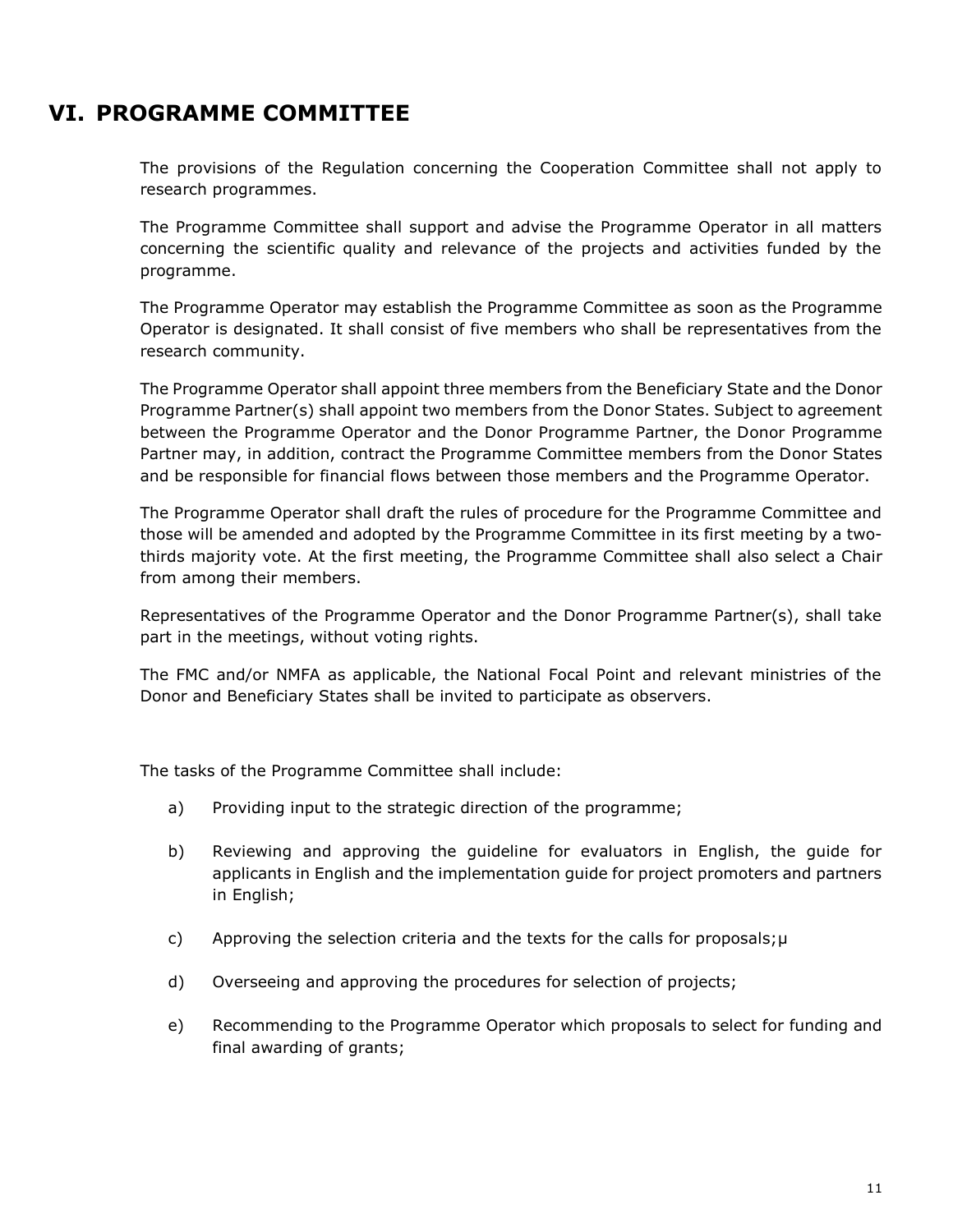- f) Reviewing progress made towards achieving the objective(s) of the research programme;
- g) Monitoring of the implementation of the research programme by the Programme Operator(s);
- h) Reviewing annual and final project and programme reports;
- i) Proposing revisions of the research programme likely to facilitate the achievement of the programme's objective(s) to the Donor State(s) and Beneficiary State(s);
- j) Liaising with the Programme Operator and, where relevant, any Programme Partners; and
- k) Liaising with the Programme Committees in Research Programmes in other Beneficiary **States**

All documents of the Programme Committee shall be in the English language and the meetings shall be conducted in English.

The Programme Committee shall meet at least once a year. The meetings shall be called by the Programme Operator in consultation with the PC Chair. The agenda and supporting documents shall be distributed to the PC members no later than 10 working days before the meeting.

Central elements of the discussion and the decisions from the meeting shall be recorded in agreed minutes. The agreed minutes shall be drafted by the Programme Operator and sent to members of the Programme Committee not later than 10 working days after the meeting.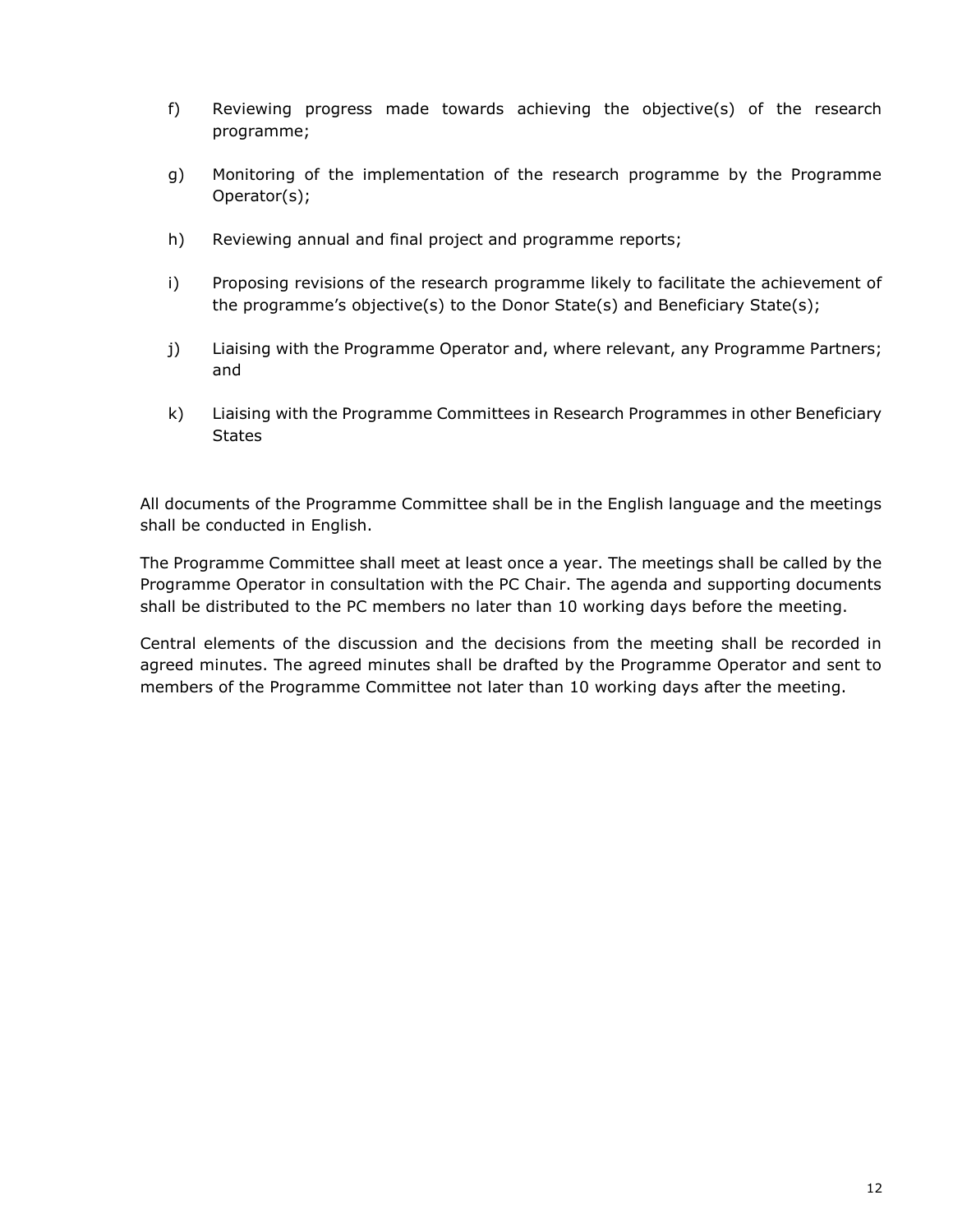# <span id="page-12-0"></span>**VII. DONOR PROGRAMME PARTNER**

In addition to provisions contained in the Regulation concerning the role of Donor Programme Partners, the responsibilities of the Donor Programme Partners in Research programmes shall include:

- a) Supporting the Programme Operator and, where relevant, any Programme Partner(s), in its tasks, including the preparation of the programme (concept note);
- b) Advising on the use of the fund for bilateral relations, where relevant;
- c) Contribute to the dissemination of information about research programmes and calls in the Donor State(s), including partner search activities, communication with Donor State partners, and dissemination of results;
- d) Liaising between Programme Operators from different countries and Donor State entities in order to promote the sharing of good practice in research programme and project management; and
- e) Appointing Programme Committee members representing the Donor State and participate in the meetings as observer.

# <span id="page-12-1"></span>**VIII. CALLS FOR PROPOSALS AND SELECTION OF PROJECTS**

#### <span id="page-12-2"></span>**8.1 General provisions**

The provisions in this chapter replace the provisions of Articles 7.2, 7.3 and 7.4 of the Regulation in Research programmes.

The Programme Operator shall be responsible for project evaluation and the award of grants. The principles of good governance, transparency, equality, efficiency and zero tolerance towards corruption shall be applied.

The Programme Operator shall verify that the selection process has been conducted in accordance with the legal framework and that grant award decisions comply with the rules and objectives of the Programme.

#### <span id="page-12-3"></span>**8.2 Eligibility of project promoters and project partners**

The conditions for participation in open calls and projects shall be clearly defined in the relevant call documents.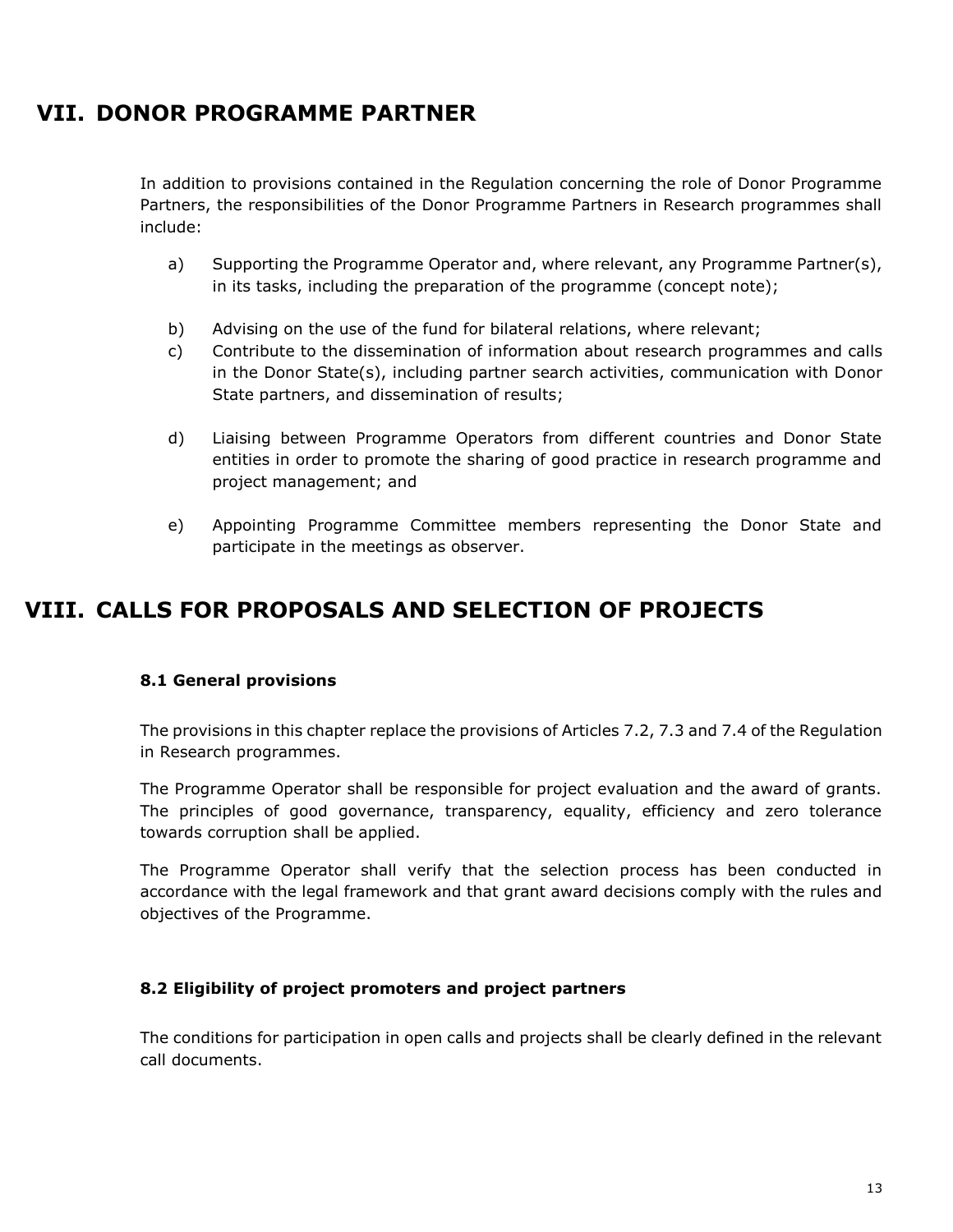Any entity, public or private, commercial or non-commercial and non-governmental organisations, established as a legal person in the respective Beneficiary State as well as IPOs and any inter-governmental organisations operating in the Beneficiary State are considered eligible project promoters.

Any public or private entity, commercial or non-commercial, as well as non-governmental organisations, which are actively involved in, and effectively contributing to the implementation of, the project, are eligible as project partners.

The Programme Operator, taking into account the overall objectives of the EEA and Norwegian Financial Mechanism 2014-2021 and of the programme, and with the aim of ensuring targeted implementation, may, in consultation with the Donor Programme Partner, propose limitations to the eligibility of applicants and/or project partners, or to the eligibility of costs incurred by applicants and/or project partners. Such limitations, if approved by the FMC and/or NMFA as applicable, shall be stipulated in the programme agreement.

## <span id="page-13-0"></span>**8.3 Calls for proposals**

Calls for proposals shall reflect and promote the objectives of the research programme and be organised by the Programme Operator in consultation with the Programme Committee and Donor Programme Partner(s).

The Programme Operator shall in the concept note propose the estimated timing and funding allocated to calls.

The call documents comprise the main call text, the online application form provided by the Electronic Proposal Submission Service described in Article 8.5, the Guide for Applicants and the Guide for Evaluators.

The main call text shall as a minimum comply with the following:

- a) Give a clear definition of the title, scope and thematic focus of the call;
- b) Identify target groups, and potential applicants and project partners;
- c) Describe which type of research (basic, applied) and which type of projects will be supported;
- d) Specify the eligibility criteria of the call, ensuring equal formal conditions for all competing applicants;
- e) Specify the minimum size (i.e. minimum number of project partners) of partnerships;
- f) Specify the eligible duration of projects;
- g) Clearly state the total amount available through the call, as well as the minimum and maximum amount of each project grant applied for;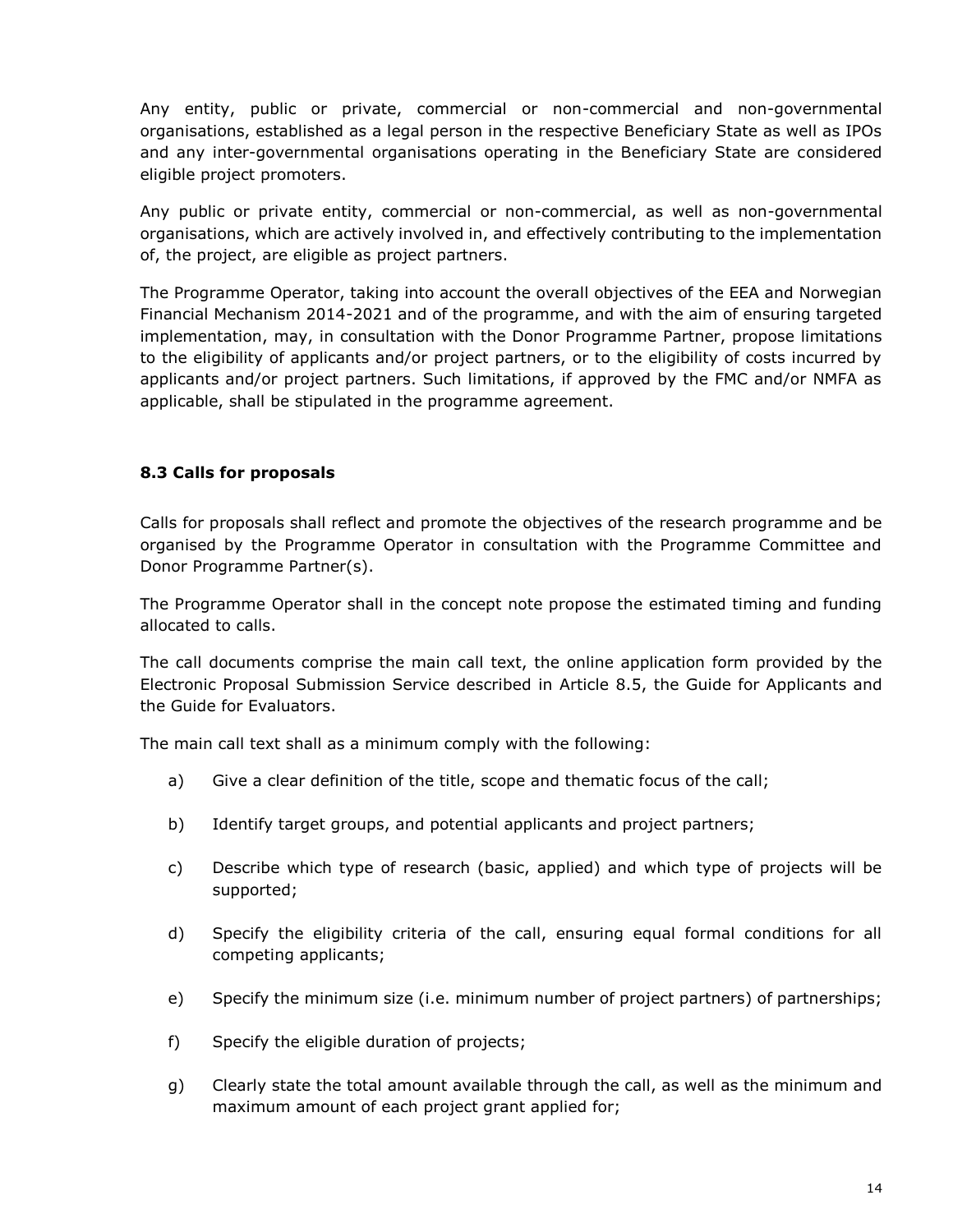- h) Include a call closure deadline, which shall be at least two months from the date of the publication of the call. The announcement of the call deadline shall specify the date and the time (hour) when the call expires; and
- i) Provide a clear reference or an electronic link to the application form and user guide (Guide for Applicants);

The Guide for Applicants shall as a minimum:

- a) Describe the rules and procedures for submission of proposals, including the availability of pre-proposal checks;
- b) Describe the rules, procedures and principles for evaluation of the submitted proposals;
- c) Provide a description of the selection process; including the appeals procedures;
- d) Provide a description of the negotiation and award process;
- e) Specify the evaluation, selection and award criteria of the call, including scoring, weighting and thresholds;
- f) Clearly state which types of expenditure are eligible;
- g) Contain provisions on the payment model;
- h) Clearly state the co-financing requirements;
- i) Specify the mode of submission of applications;
- j) Provide clear references to further information on the call, including a reference to this guideline and to other guidelines adopted by the Programme Committee or prepared by the Programme Operator relevant to the call;
- k) Provide contact information for queries and the timeframe for answering such queries;
- l) Be widely promoted with a view to reach all potential applicants and project partners; and
- m) Require the disclosure of any consultant involved in the preparation of the project application.

In addition, the Programme Operator shall develop a Guide for Evaluators, which shall meet the requirements for the main call text and the Guide for Applicants, as necessary.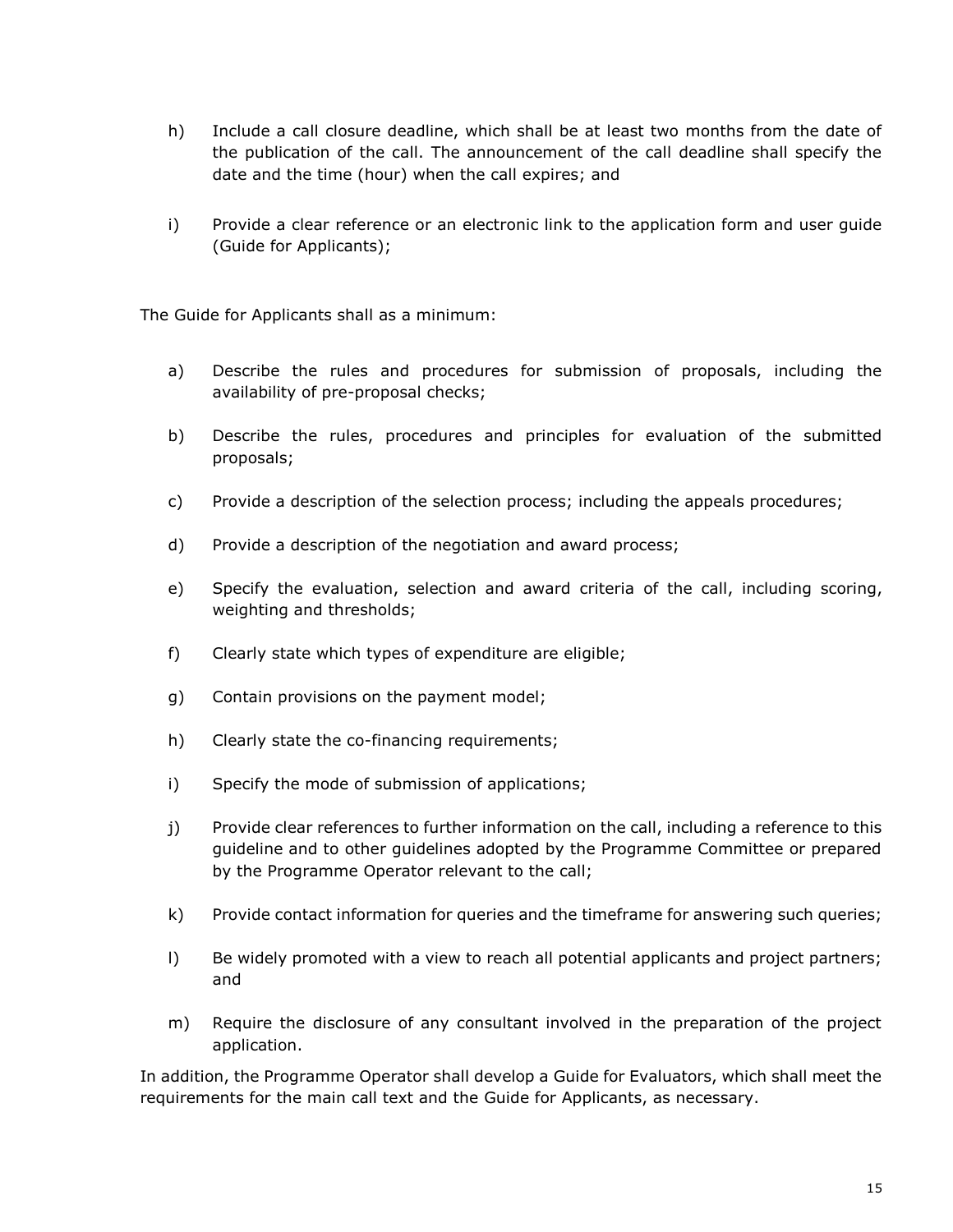All call documents mentioned above shall be published in English on the website of the Programme Operator and the Donor Programme Partner(s). For the dissemination of the information about the call, the Programme Operator website, national research programme websites and relevant media shall be used. Specialised publications and web based tools shall be used as relevant. Any limitation on the publication shall be set out in the programme agreement.

The National Focal Point shall warrant that the call for proposals fully complies with the legal framework of the EEA Financial Mechanism 2014-2021 and/or the Norwegian Financial Mechanism 2014-2021, as applicable.

The FMO shall be informed by the Programme Operator of all calls for proposals at least two weeks in advance of their announcement, and, at the same time, be provided with the main call text and the Guide for Applicants of each call including at least all of the minimum requirements stipulated above.

#### <span id="page-15-0"></span>**8.4 General rules on submission and evaluation of proposals**

Applications shall be submitted to the Programme Operator in accordance with this guideline, the call for proposal and the Guide for Applicants developed by the Programme Operator and adopted by the Programme Committee.

The Programme Operator shall submit eligible proposals to international peer evaluation. In calls for research projects, all proposals shall be evaluated by at least three international experts, selected from a list of suitable candidates, in accordance with part 8.9 of this Guideline.

Proposals shall be selected and grants awarded on the basis of the following selection criteria, and any additional criteria specified in a call for proposal:

- a) Scientific and/or technical excellence;
- b) Relevance in relation to the objective and priorities of the research programme;
- c) Quality and efficiency of the implementation and management, including quality and implementation capacity of the applicants and contribution to capacity and competence building; and
- d) The potential impact through the development, dissemination and use of project results.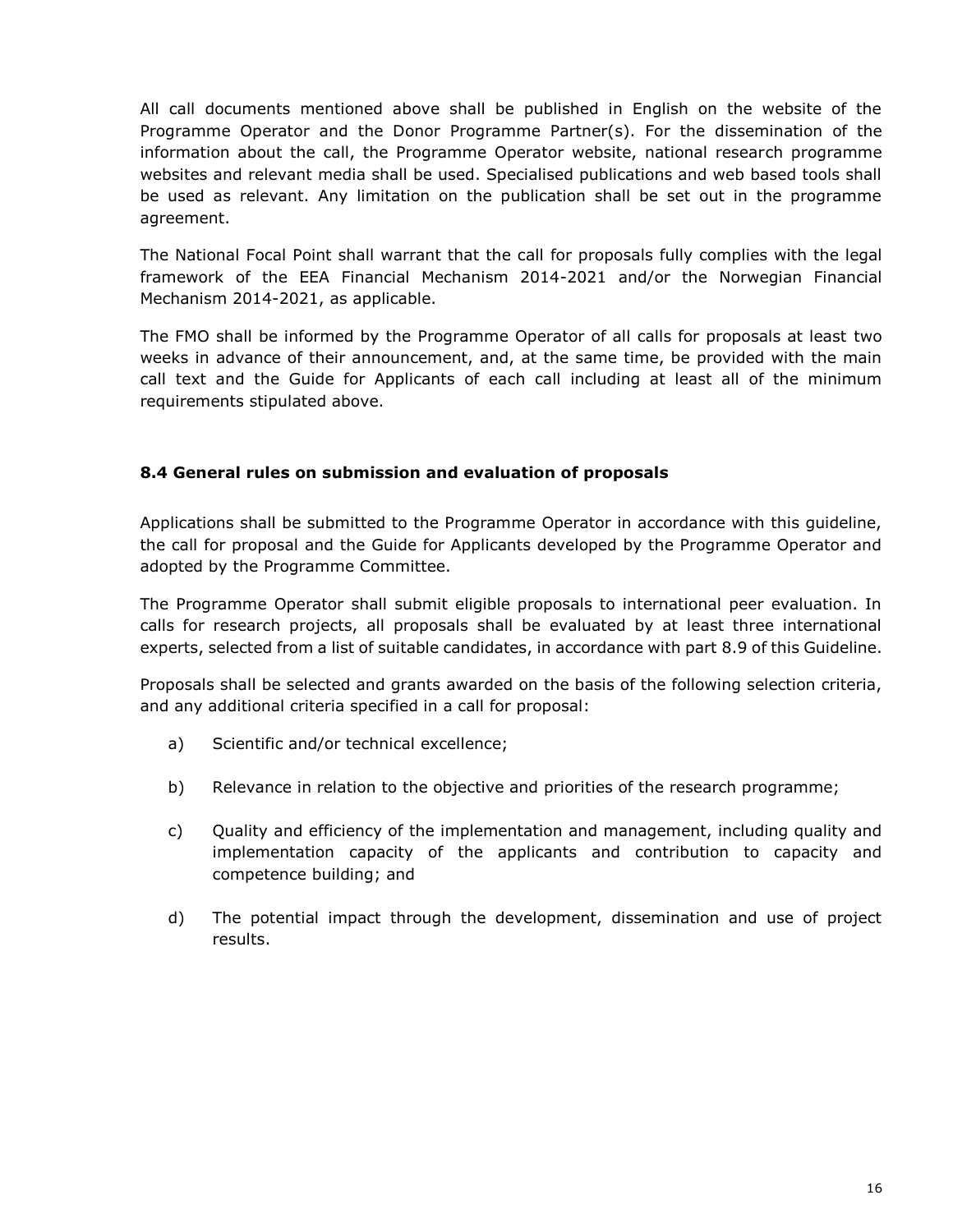#### <span id="page-16-0"></span>**8.5 Submission of proposals**

Applications from Project Promoters for financial support under the research programmes are made in the form of proposals submitted to the Programme Operator.

Proposals shall set out details of planned work, which participant will carry them out and the costs. The Programme Operator evaluates proposals in order to identify those whose quality is sufficiently high for possible funding.

Proposals shall be submitted electronically and through a specific Electronic Proposal Submission Service (EPSS). It is the responsibility of the Programme Operator to ensure the establishment and well-functioning of such a system. A link to this service shall be provided in the call texts. The EPSS shall as a minimum support the following functionalities:

- Possibility for applicants to edit the proposal until the closing date of the call. The last saved version will be counted as the valid application;
- Access for evaluators (individual experts and Programme Committee members to read all application documents online);
- Platform for communication between the independent experts reviewing the same application and submission of their individual and joint evaluation report;
- Communication with applicants, notably the sending out of evaluation reports after the selection;
- Submission of annual and final reports from projects funded, or the export of data for the funded project to another electronic online system for reporting and monitoring.

The EPSS may be established in cooperation between Programme Operators from two or more Beneficiary States.

Among the applicants in a proposed partnership, only the Project Promoter (identified by user id and password) is authorised to submit a proposal.

The proposals submitted via the EPSS are entered into databases after the call closure. The Programme Operator has no access to the proposal until the call deadline has passed. Proposals submitted in any other way will not be regarded as having been received by the Programme Operator.

A procedure for the withdrawal of a proposal by its Project Promoter is given in the Guide for Applicants. A withdrawn proposal will not subsequently be considered by the Programme Operator.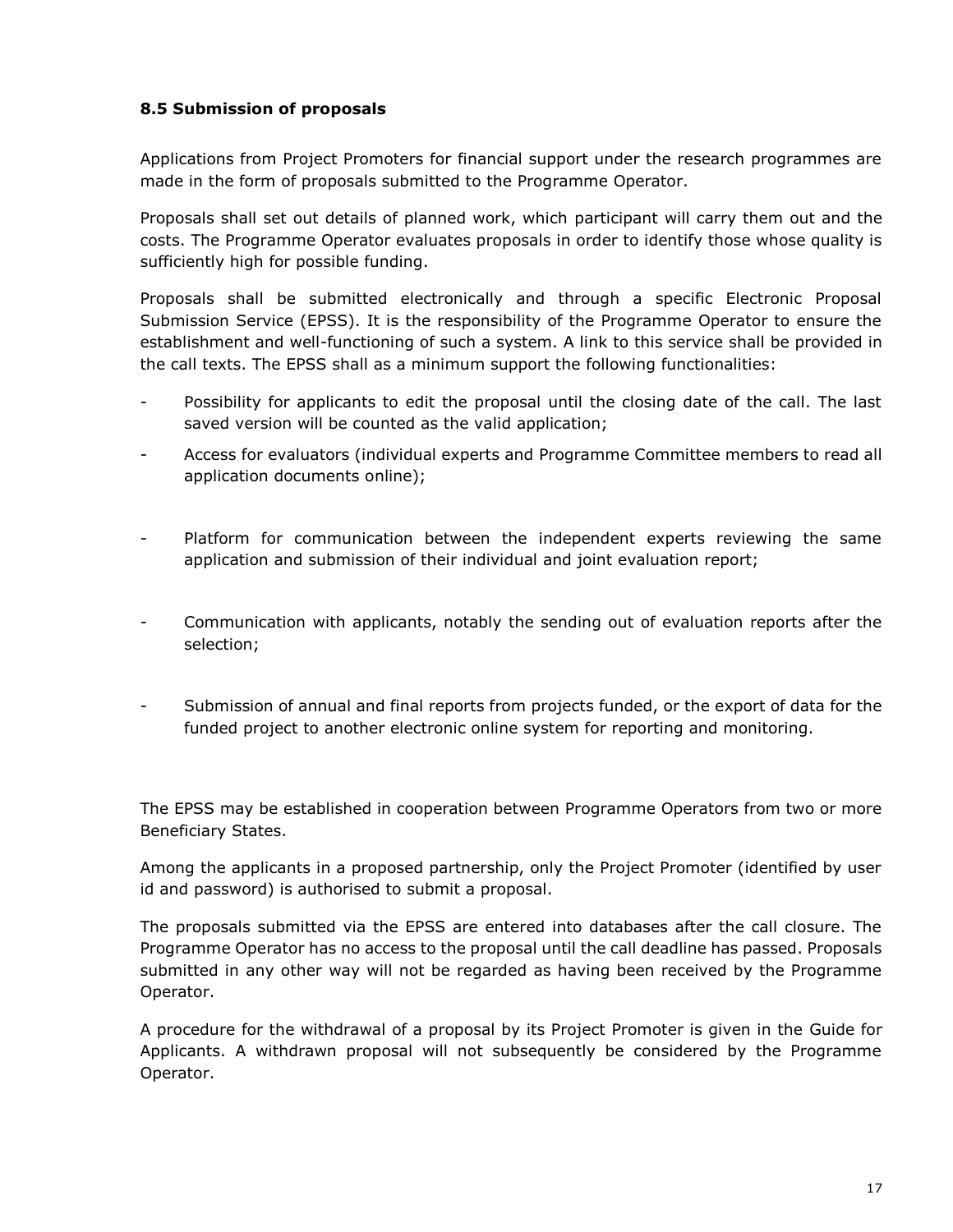Proposals are archived under secure conditions at all times. After completion of the evaluation and any subsequent negotiation, all copies are destroyed other than those required for archiving and/or auditing.

#### <span id="page-17-0"></span>**8.6 Reception by the Programme Operator**

The date and time of receipt of the last version of submitted proposals are recorded by the EPSS. After the closing of the call, an acknowledgement of receipt is sent through EPSS to the proposal Project Promoter containing:

- a) Proposal title, acronym and unique proposal identifier (proposal number);
- b) Name of the programme and/or activity / research area and call identifier to which the proposal was addressed; and
- c) Date and time of receipt.

There is normally no further contact between the Programme Operator and applicants on their proposal until after completion of the evaluation. The Programme Operator may, however, contact the Project Promoter in order to clarify matters such as eligibility.

## <span id="page-17-1"></span>**8.7 Eligibility check**

The Programme Operator shall determine whether proposals meet the administrative and eligibility criteria of the programme (eligibility check).

Proposals must fulfil all of the eligibility criteria if they are to be retained for evaluation.

The following eligibility criteria apply to all proposals submitted under a call:

- a) Receipt of proposal by the Programme Operator before the deadline date and time established in the call;
- b) Minimum conditions (such as number of participants), as referred to in the call for proposals;
- c) Completeness of the proposal, i.e. the presence of all requested administrative forms and the proposal description (N.B. the completeness of the information contained in the proposal will be for the experts to evaluate; the eligibility checks only apply to the presence of the appropriate parts of the proposal); and
- d) Scope of the call: the content of the proposal must relate to the topic(s) and funding scheme(s) set out in the call. A proposal will be deemed ineligible on grounds of 'scope' only in clear-cut cases.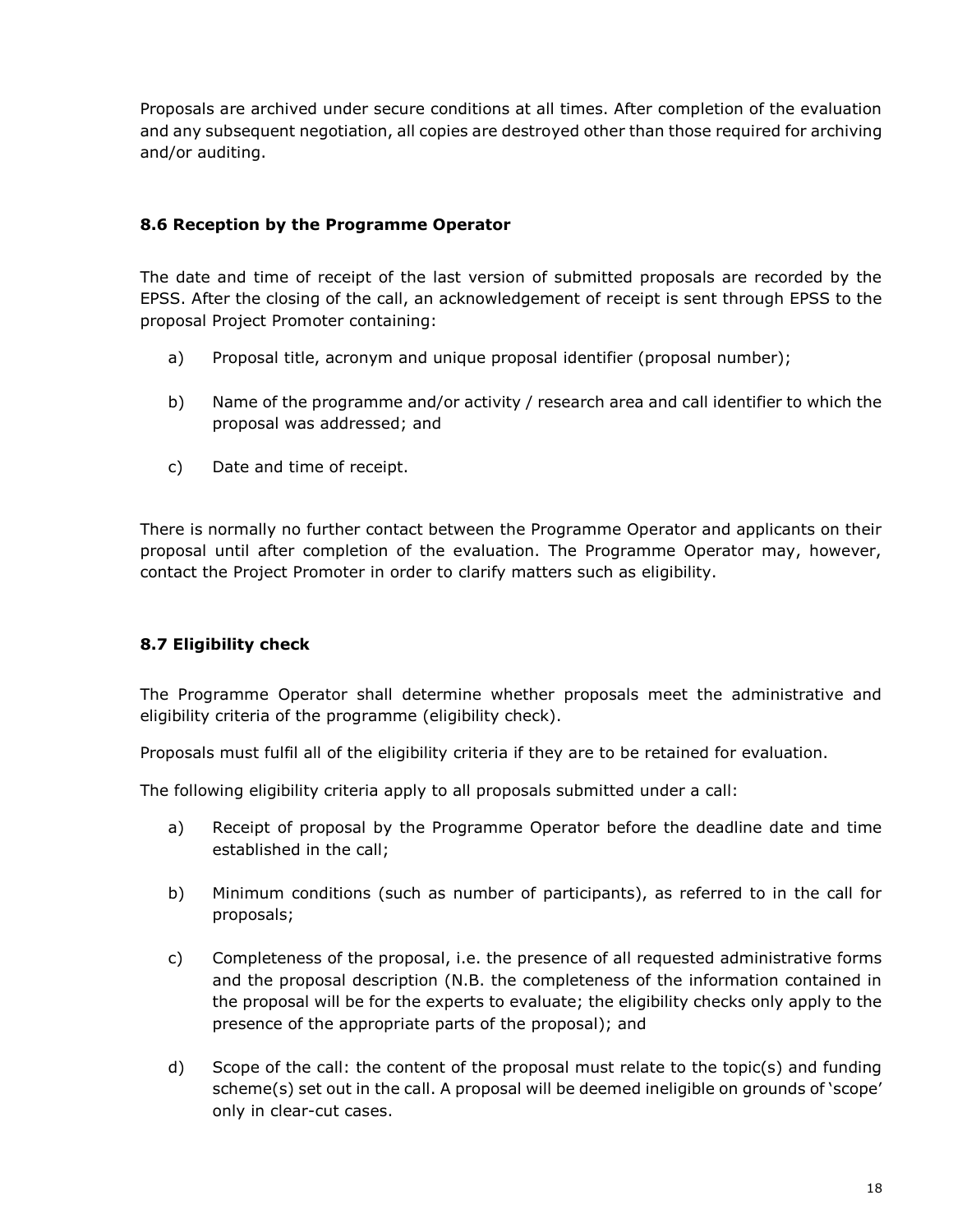If it becomes clear before, during or after the evaluation phase that one or more of the eligibility criteria have not been fulfilled, the proposal is declared ineligible by the Programme Operator, and is withdrawn from any further examination. The Programme Committee will be informed about the outcome of the eligibility check and review the cases of applications rejected on grounds of "scope".

#### <span id="page-18-0"></span>**8.8 Evaluation of proposals**

The evaluation rests on a number of well-established principles:

- a) Excellence. Projects selected for funding must demonstrate a high quality in the context of the topics and criteria set out in the calls;
- b) Transparency. Funding decisions must be based on clearly described rules and procedures, and applicants should receive adequate feedback on the outcome of the evaluation of their proposals;
- c) Fairness and impartiality. All proposals submitted to a call are treated equally. They are evaluated impartially on their merits, irrespective of their origin or the identity of the applicants;
- d) Confidentiality. All proposals and related data, knowledge and documents communicated to the Programme Operator are treated in confidence;
- e) Efficiency and speed. Evaluation, award and contract preparation should be as rapid as possible, commensurate with maintaining the quality of the evaluation, and respecting the legal framework;
- f) Ethical and security considerations. Any proposal which contravenes fundamental ethical principles may be excluded at any time from the process of evaluation, selection and award.

The call and the Guide for Applicants shall spell out the way in which these rules and procedures will be implemented.

#### <span id="page-18-1"></span>**8.9 Role and appointment of experts**

The Programme Operator evaluates proposals with the assistance of international experts to ensure that only those of the highest quality are selected for funding. International experts must be resident and working outside the respective Beneficiary State and the Donor States. International experts must be working in a personal capacity and in performing the work, must not represent any organisation.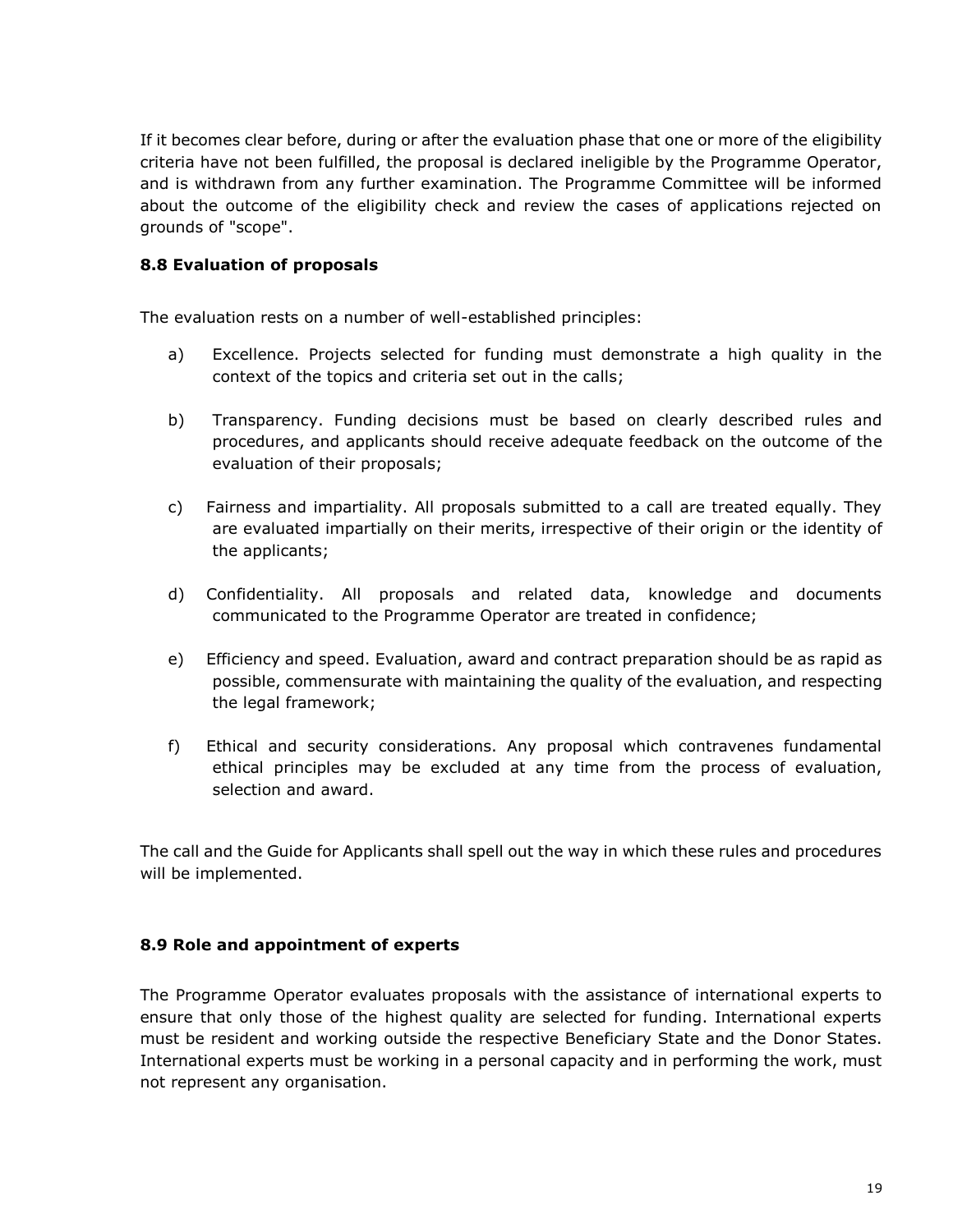Experts are required to have skills and knowledge appropriate to the areas of activity in which they are asked to assist. They must also have a high level of professional experience in the public or private sector in one or more of the following areas or activities: research in the relevant scientific and technological fields; administration, management or evaluation of projects; use of the results of research and technological development projects; technology transfer and innovation; international cooperation in science and technology; development of human resources.

The Programme Operator shall establish a pool of international experts containing the details of suitable candidates in cooperation with the Donor programme partner.

The Programme Operator may at any time include in the pool, if appropriate, any individual with the appropriate skills.

The pool of international experts may be established in cooperation between Programme Operators from two or more Beneficiary States.

The Programme Operator may request access to the European Commission database of experts used in the evaluation of projects in European Union Framework Programmes for Research in order to supplement its pool of international experts. Other dedicated expert identification tools may also be used.

To evaluate the proposals submitted in response to a call, the Programme Operator draws up a list of appropriate experts (including, if necessary, a reserve list). The lists are drawn up primarily using as selection criteria:

- A high level of expertise; and
- An appropriate range of competencies.

Providing the above conditions can be satisfied a reasonable gender balance shall also be taken into consideration.

In constituting the lists of experts, the Programme Operator also takes into account, as necessary, their abilities to appreciate the industrial and/or societal dimension, and policy relevance, of the topics covered by the call. Experts must also have the appropriate language skills required for the proposals to be evaluated.

The list of experts to be used for evaluation sessions is decided by the Programme Operator. The names of the experts assigned to individual proposals are not made public.

However, the Programme Operator shall within two months from publication of the decision to award project grants, publish on the internet the list of experts used for the evaluation of projects in the call.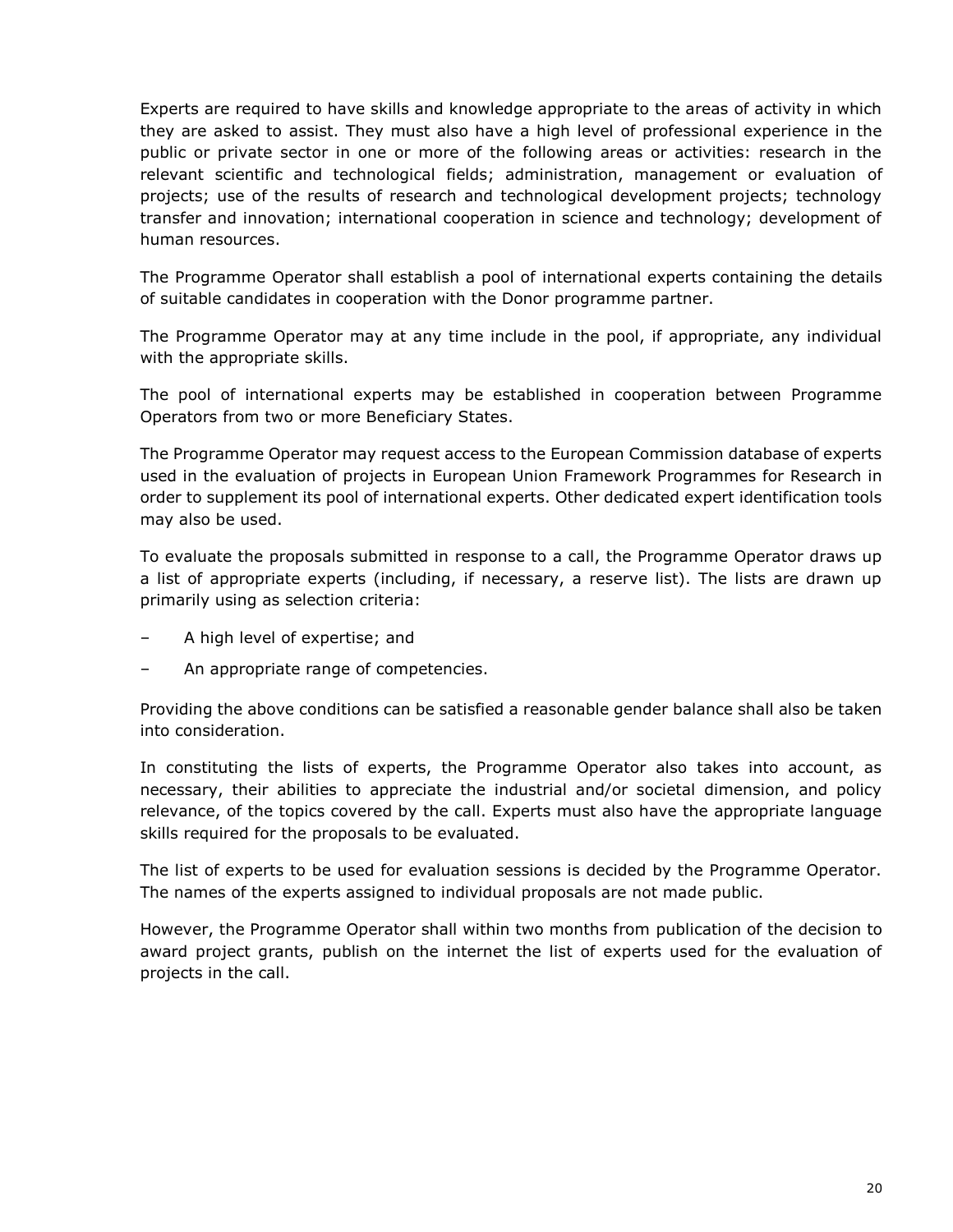#### <span id="page-20-0"></span>**8.10 Terms of appointment, code of conduct and conflict of interest**

The Programme Operator shall conclude an 'appointment letter' with each expert. The appointment letter binds the expert to a code of conduct, establishes the essential provisions regarding confidentiality, and, specifies in particular, the description of work, the conditions of payment, and reimbursement of expenses.

When appointing experts, the Programme Operator shall take all necessary steps to ensure that they are not faced with a conflict of interest in relation to the proposals on which they are required to give an opinion.

To this end, experts are required to sign a declaration that no such conflict of interest exists at the time of their appointment and that they undertake to inform the Programme Operator if one should arise in the course of their duties. When so informed, the Programme Operator takes all necessary actions to remove the conflict of interest.

In addition, all experts are required to confirm that they have no conflict of interest for each proposal that they are asked to examine at the moment of the evaluation.

The declaration makes a distinction between 'disqualifying' and 'potential' conflicts of interest.

When a disqualifying conflict of interest is reported by the expert or established by the Programme Operator on the basis of any available source of information, the expert shall not evaluate the proposal concerned.

Experts who are employed by one of the applicant organisations in a proposal are normally considered as facing a 'disqualifying' conflict of interest.

When a potential conflict of interest is reported by the expert or brought to the attention of the Programme Operator by any means, the Programme Operator will consider the circumstances of the case and will decide, on the basis of the objective elements of information at its disposal, on the existence of an effective conflict of interest. If such an effective conflict is established, the expert will be excluded in the same manner as for a disqualifying conflict.

#### <span id="page-20-1"></span>**8.11 Proposal scoring**

Experts examine the issues to be considered comprising each evaluation criterion, and score these on a scale from 0 to 5. Half point scores may be given. For each criterion under examination, score values indicate the following assessments:

- 1. The proposal fails to address the criterion under examination or cannot be judged due to missing or incomplete information.
- 2. Poor. The criterion is addressed in an inadequate manner, or there are serious inherent weaknesses.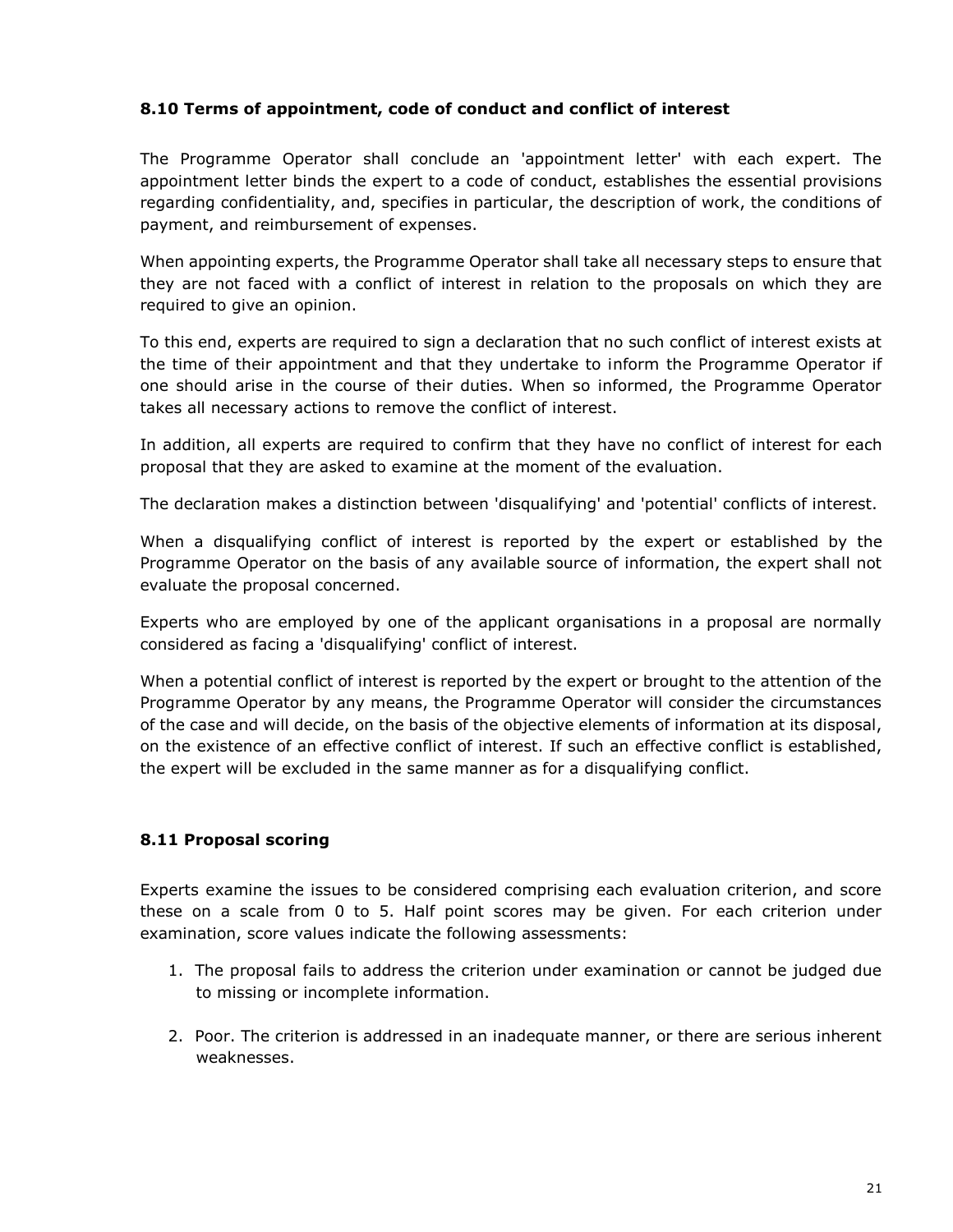- 3. Fair. While the proposal broadly addresses the criterion, there are significant weaknesses.
- 4. Good. The proposal addresses the criterion well, although improvements would be necessary.
- 5. Very Good. The proposal addresses the criterion very well, although certain improvements are still possible.
- 6. Excellent. The proposal successfully addresses all relevant aspects of the criterion in question. Any shortcomings are minor.

#### <span id="page-21-0"></span>**8.12 Thresholds**

Thresholds for some or all of the criteria should be set, such that any proposal failing to achieve the threshold scores will be rejected. In addition, an overall threshold may also be set. The thresholds to be applied to each criterion as well as any overall threshold shall be included in the call documents.

#### <span id="page-21-1"></span>**8.13 Weighting**

According to the specific nature of the funding schemes and the call, it may be decided to weight the criteria. The weightings to be applied to each criterion shall be included in the call documents.

#### <span id="page-21-2"></span>**8.14 Detailed description of proposal evaluation**

#### **8.14.1 Briefing of the experts**

The Programme Operator is responsible for the briefing of experts before evaluation sessions. The briefing of the experts covers the evaluation processes and procedures as well as the evaluation criteria to be applied, and the content and expected impacts of the research topics under consideration.

#### **8.14.2 Individual evaluation of proposals**

In the initial phase of the evaluation each expert works individually, and gives scores and comments for each criterion.

They also indicate if the proposal:

– falls entirely out of the scope of the call for proposals; and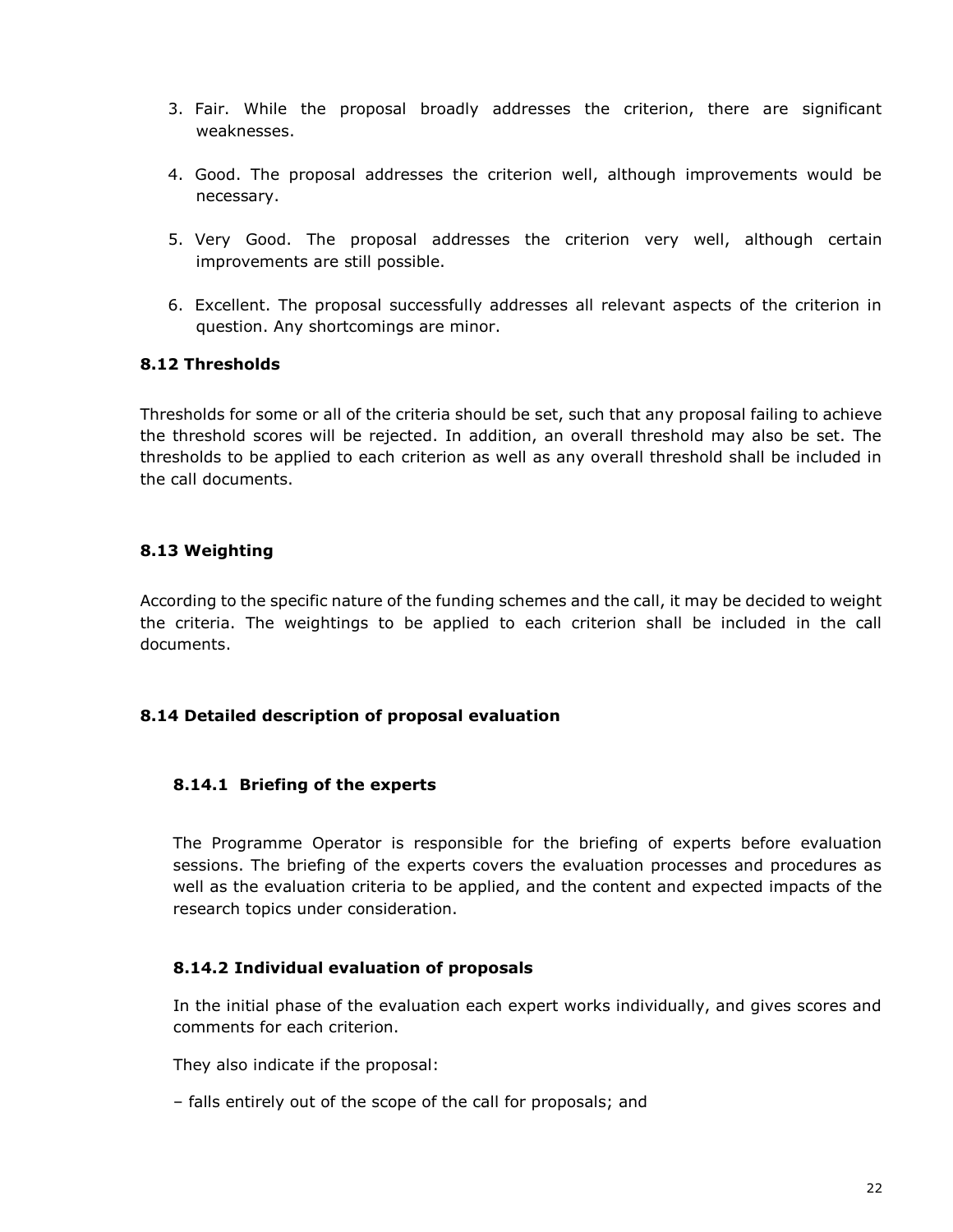– deals with sensitive ethical issues.

After the individual evaluation of a proposal, the expert completes an individual evaluation report confirming his/her individual reading and assessment.

If a proposal is considered to be out of scope by all individual experts, it may be considered to be ineligible and may not be passed on to the consensus stage.

#### **8.14.3 Consensus assessment**

Once all the experts to whom a proposal has been assigned have completed their individual assessments, the evaluation progresses to a consensus assessment, representing their common views.

Scores and comments are set out in the consensus report.

Comments should be suitable for feedback to the proposal Project Promoter.

If applicable, they also come to a common view on the questions of scope and on ethics, as mentioned under step (b) above.

If during the consensus discussion it is found to be impossible to bring all the experts to a common point of view on any particular aspect of the proposal, the Programme Operator official in charge of the evaluation may ask additional experts to examine the proposal.

The outcome of the consensus step is the consensus report, approved by all the experts. In the case that it is impossible to reach a consensus, the report sets out the majority view of the experts but also records any dissenting views from any particular expert(s).

The Programme Operator will take the necessary steps to assure the quality of the consensus reports, with particular attention given to clarity, consistency, and an appropriate level of detail.

If important changes are necessary, the reports will be referred back to the experts concerned.

The signing of the consensus report completes the consensus step.

#### **8.14.4 Panel review**

Following the eligibility check, the Programme Operator in consultation with PC and DPP, shall decide whether it is appropriate to include a panel review within the selection procedure. The practical arrangements shall be determined in the light of the nature of the call and number of proposals submitted to it. Such arrangements and specific procedural rules to be followed by the panel shall be based on this guideline and shall be detailed in the Guide for Applicants, following consultation with the PC and DPP. All stakeholders shall be promptly notified of the decision to adopt a panel procedure and of the procedure to be followed.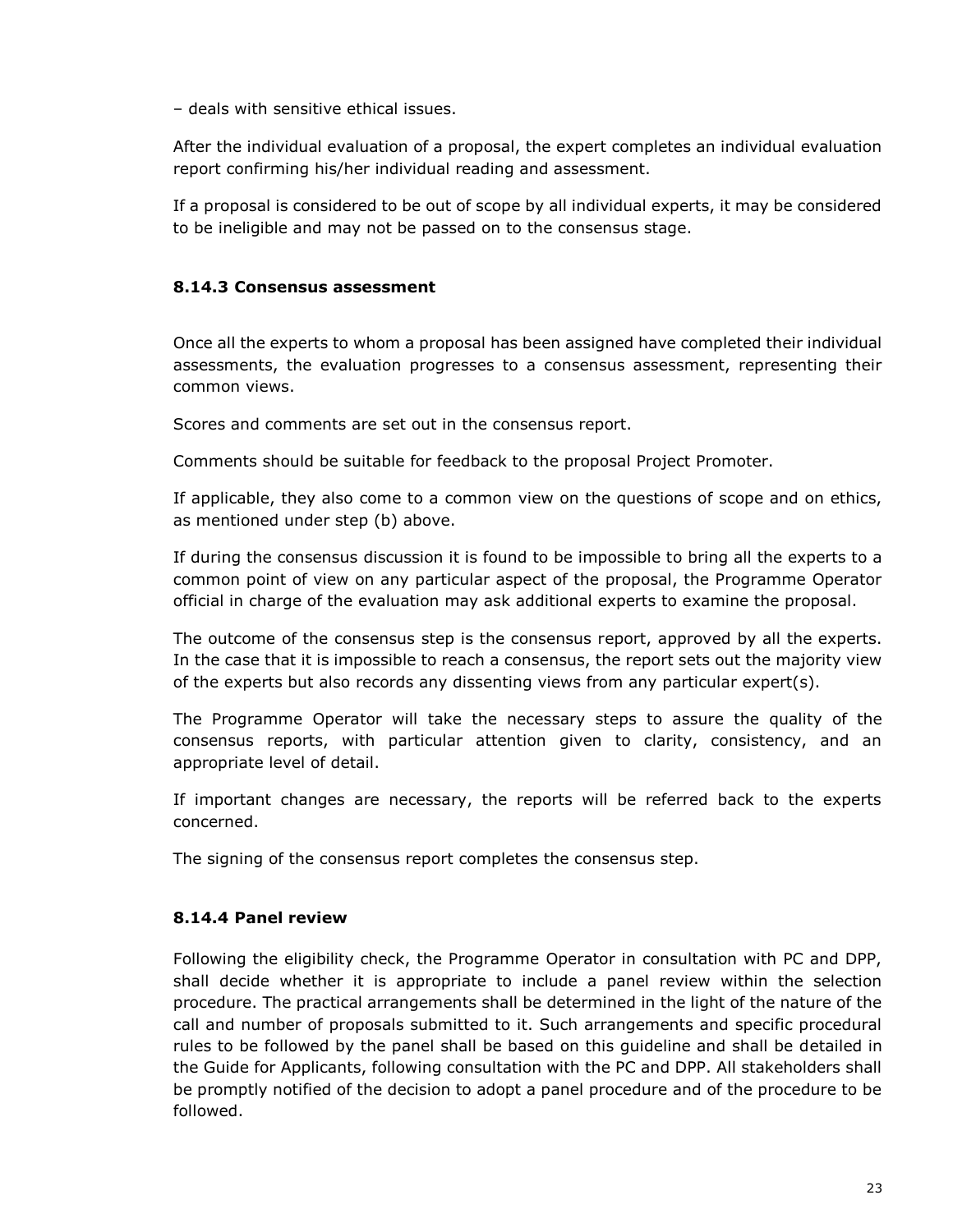The panel is the final step involving international experts. It allows them to formulate their recommendations to the Programme Committee having had an overview of the results of the consensus step.

The objective of the panel procedure is to provide a platform for a face-to-face discussion which should allow the experts to compare the results of the consensus stage across proposals evaluated by different teams of experts.

The panel(s) is appointed by the Programme Operator. There may be one panel covering the whole call or several panels covering different activities, topics, or funding schemes.

It may comprise international experts involved at the consensus step, new experts, or a mixture of the two.

For a particular call, or part of a call, it may be possible to arrange for all the experts to examine all the proposals, and carry out their final review at the same time as they prepare the consensus reports. These experts are thus considered to constitute the panel.

#### Role of the panel

The main task of the panel is to examine and compare the consensus reports in a given area, to check on the consistency of the marks and comments applied during the consensus discussions and, where necessary, propose a new set of marks or revision of comments.

The tasks of the panel may also include:

- Hearings with the applicants of those proposals that have passed thresholds (see below);
- Resolving cases where a minority view was recorded in the consensus report;
- Recommending a priority order for proposals with the same score (only if necessary, taking into account the available budget, or other conditions of the call set out in the work programme).

The panel is either chaired by the Programme Operator, or by an expert appointed by the Programme Operator. In either case, the Programme Operator will ensure fair and equal treatment of the proposals in the panel discussions. A panel "rapporteur" (who may also be the panel chairperson) may be appointed to draft the panel's advice.

Hearings with applicants may be organised as part of the panel deliberations according to the procedures established for such hearings in Horizon 2020 calls.

Specific arrangements for hearings will be described in the Guide for Applicants.

#### Outcome of panel review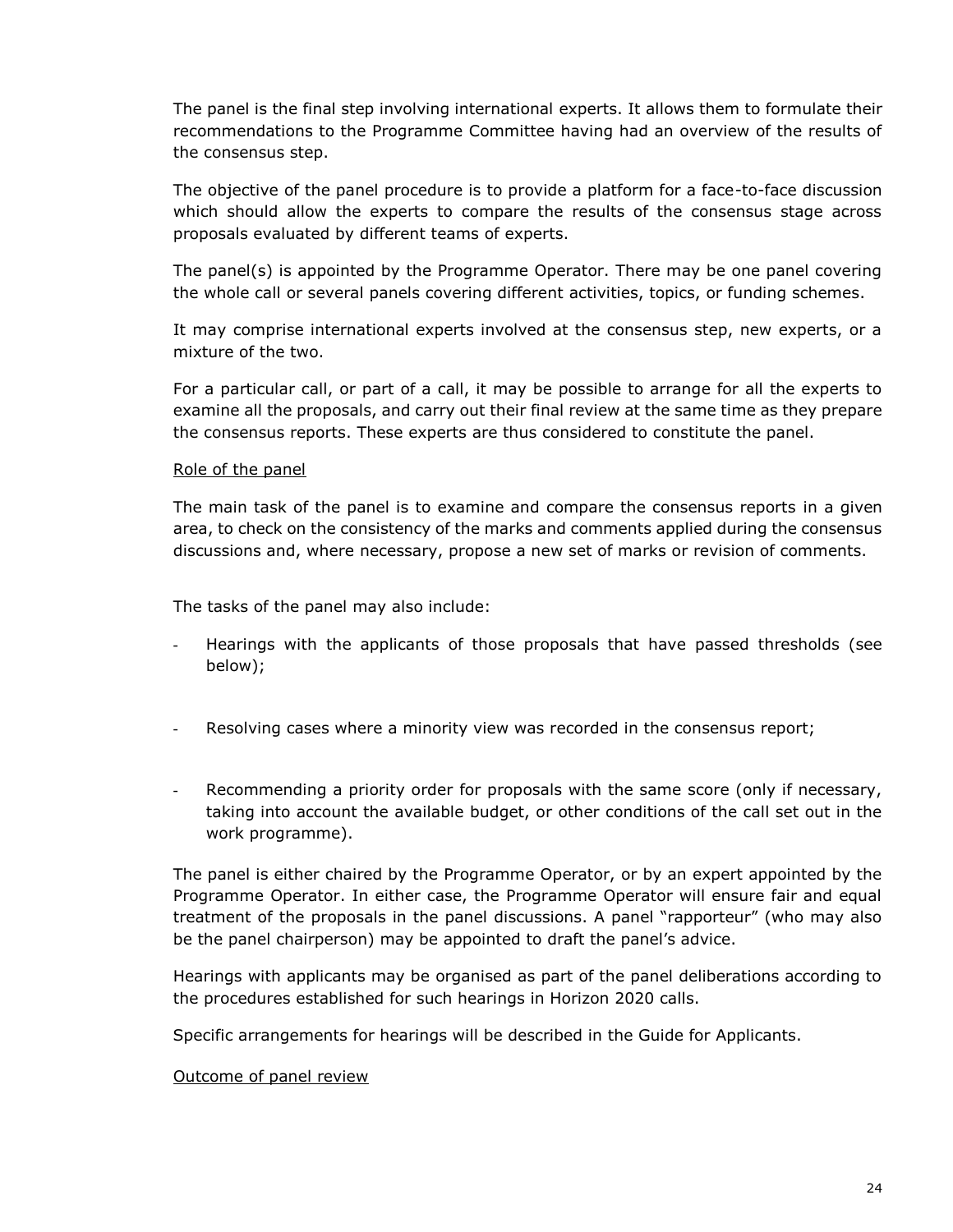The outcome of the panel review is a Panel Report recording, containing:

- An Evaluation Summary Report (ESR) for each proposal, including comments and scores, taking account of any hearings. Where relevant, any ethical issues and any security considerations are reported;
- A list of proposals passing all thresholds, along with a final score for each proposal passing the thresholds and the panel recommendations for priority order;
- A list of evaluated proposals having failed one or more thresholds;
- A list of any proposals having been found ineligible during the evaluation;
- A record of the hearings (if applicable);
- A summary of any other recommendations of the panel.

If the same panel has considered proposals submitted to various parts of a call (for example, different topics that have been allocated distinct indicative budgets in the call), the report may contain multiple lists accordingly.

The ESR agreed by the panel experts may include recommendations for further improvements to a proposal that is already highly rated.

These recommendations will aim for a more efficient implementation of the proposed work, for example, by modifying details of the methodology, or by removing superfluous work packages.

The experts will indicate the likely impact in effort and equipment, and may indicate the impact on budget, of any such changes. The experts may also suggest a reduction in effort and/or budget without a change in content, if the reasons for such a reduction are well founded.

The Panel Report is signed by at least three panel experts, including the panel "rapporteur" (if an expert was so appointed), and the chairperson.

## <span id="page-24-0"></span>**8.15 Finalisation of evaluation and award of project grants by the Programme Operator**

The Programme Operator shall review the results of the evaluation by experts, and make its own assessment of the proposals, in particular a review of the Programme Operator financial contribution (eligibility and appropriate level of budgets requested), taking into account the conclusions of the international experts. For the budgets of Donor State partners, the PO will consult with the DPP in order to assess the appropriateness of the budget requested.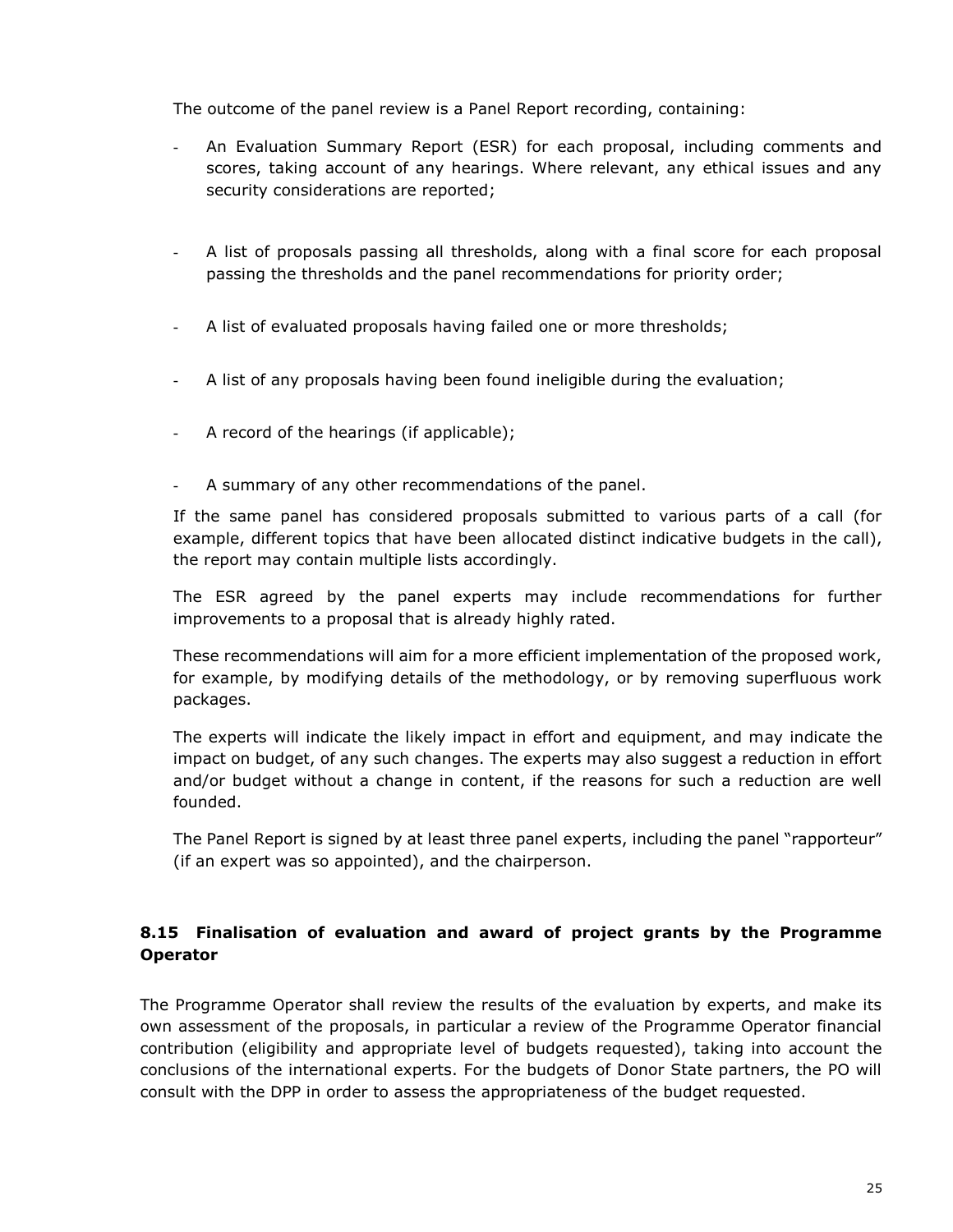The Programme Operator shall prepare a preliminary ranking list based on the international experts' evaluation of the proposals that passed the evaluation thresholds. Due account is taken of the scores received and of any advice from the experts. It will also take account of the available budget, the strategic objectives of the programme, as well as the overall balance of proposals to be funded. A suggested grant amount is determined for each of these proposals.

The Programme Committee is granted access to applications and evaluations and presented with a scored list of proposals the Programme Operator has found eligible, including the suggested financial contribution for each proposal. If an expert-panel evaluation procedure is used, the Programme Committee is presented with the ranking lists prepared by the panel(s).

The Programme Committee shall review the Programme Operator's preliminary ranking list and on the basis of this, draw up a final ranking list. The Programme Operator then issues individual decisions to award a grant to projects based on the final ranking list approved by the Programme Committee, for those projects for which grants are available.

In case the final ranking list approved by the Programme Committee reveals that a small amount of funding prevents the inclusion of another project onto the funded list, the Programme Operator may, acting on a proposal from the Programme Committee, apply minor budget cuts uniformly across all projects, not exceeding 3% of the requested budget.

During the selection meeting of the Programme Committee, the Programme Operator should address any aspects that would need to be modified during negotiation, based on the advice of the experts. This can include any conditions on the award of funding as suggested by the Programme Committee.

The Programme Operator shall provide the FMC and/or NMFA as applicable with the list of selected projects no later than two weeks after the decision on the award of grants and at the same time publish the list on the Programme website. The Programme Operator shall provide any relevant documents in English upon request.

#### <span id="page-25-0"></span>**8.16 Feedback to applicants**

After the selection procedure is complete and the decision on the award of grants is made public, the Programme Operator sends electronically the individual expert evaluation reports and the Consensus Report and/or the ESR, as applicable, to the Project Promoter and the Project partners of each evaluated proposal. The Guide for Applicants will indicate the deadline for the dispatch of these reports.

The Programme Operator will not change the Consensus Report or the ESR that forms part of the Panel Report, except if necessary to improve readability or, exceptionally, to remove any factual errors or inappropriate comments that may have escaped earlier proof-reading. The scores will never be changed.

For those proposals rejected after failing an evaluation threshold, the comments contained in the Consensus Report and/or the ESR may only be complete for those criteria examined up to the point when the threshold was failed.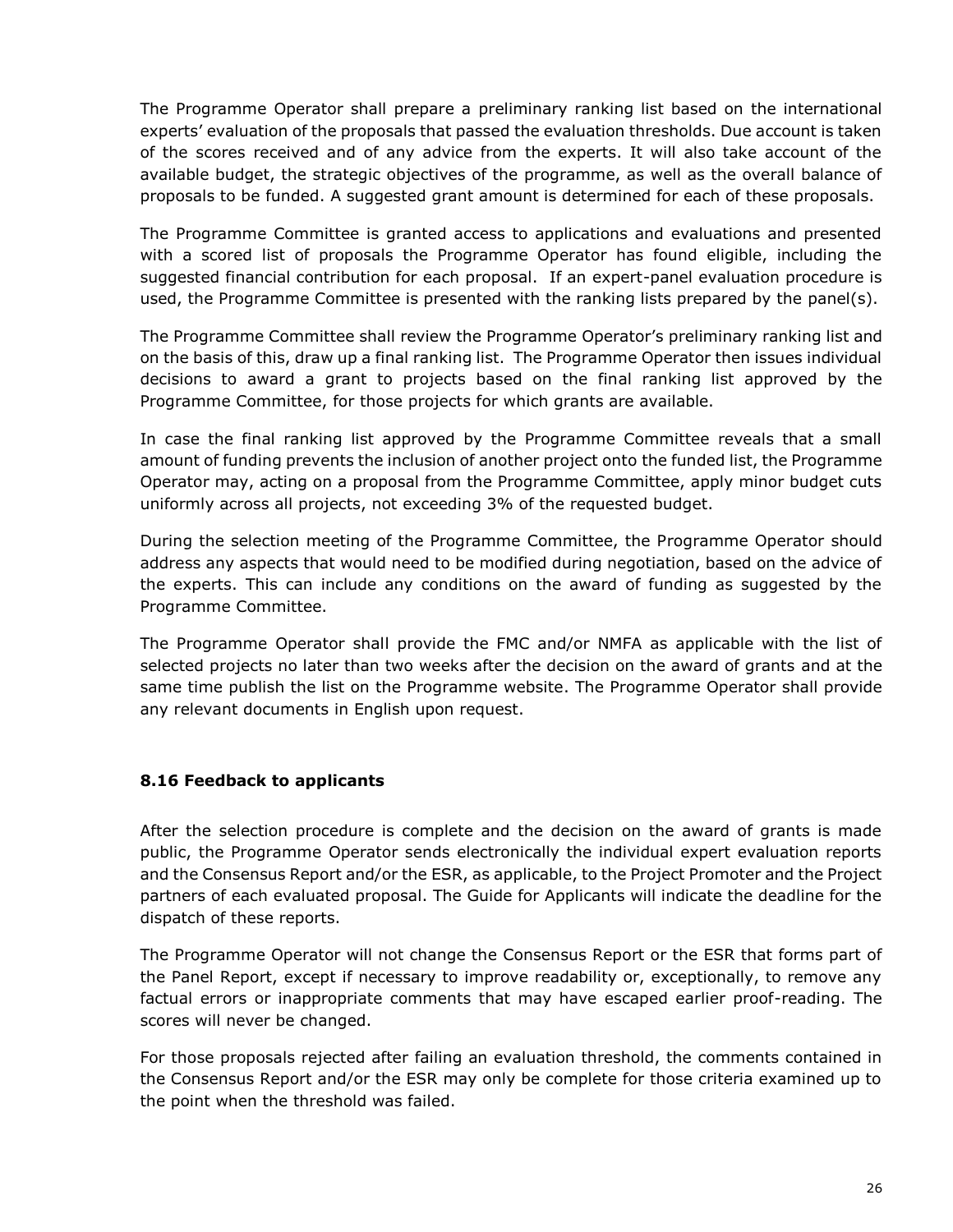Project Promoters of proposals found to be ineligible will be informed of the grounds for such a decision.

## <span id="page-26-0"></span>**8.17 Reserve List**

A number of proposals may be kept in reserve to allow for eventualities such as the failure of negotiations on projects, the withdrawal of proposals, budget savings agreed during negotiation, or the availability of additional budget from other sources.

## <span id="page-26-1"></span>**8.18 Programme Operator rejection decisions**

The Programme Operator formally decides to reject those proposals found to be ineligible, failing any of the thresholds for evaluation criteria, and those which, because they fall below a certain ranking, cannot be funded because the available budget is insufficient.

After a rejection decision, Project Promoters of rejected proposals are informed in writing of the Programme Operator's decision. The letter informing them also includes an explanation of the reasons for rejection.

## <span id="page-26-2"></span>**8.19 Appeals**

Guides for applicants and evaluators shall describe the appeals procedure and deadlines applicable.

The opinions and scores given by experts and panels will not be subject to appeals.

Grounds for appeals may include:

- Conflicts of interest;
- Errors in administrative procedure.

#### <span id="page-26-3"></span>**8.20 Alternative selection procedures**

In case of calls for activities other than research projects, the Programme Operator may in the concept note propose the use of selection procedures appropriate to the activities in question. The FMC and/or NMFA as applicable may approve the use of such procedures if it determines that they duly respect the principles of good governance, transparency, equality, efficiency and zero tolerance towards corruption. If approved by the FMC and/or NMFA as applicable, the procedures shall be described in the programme agreement.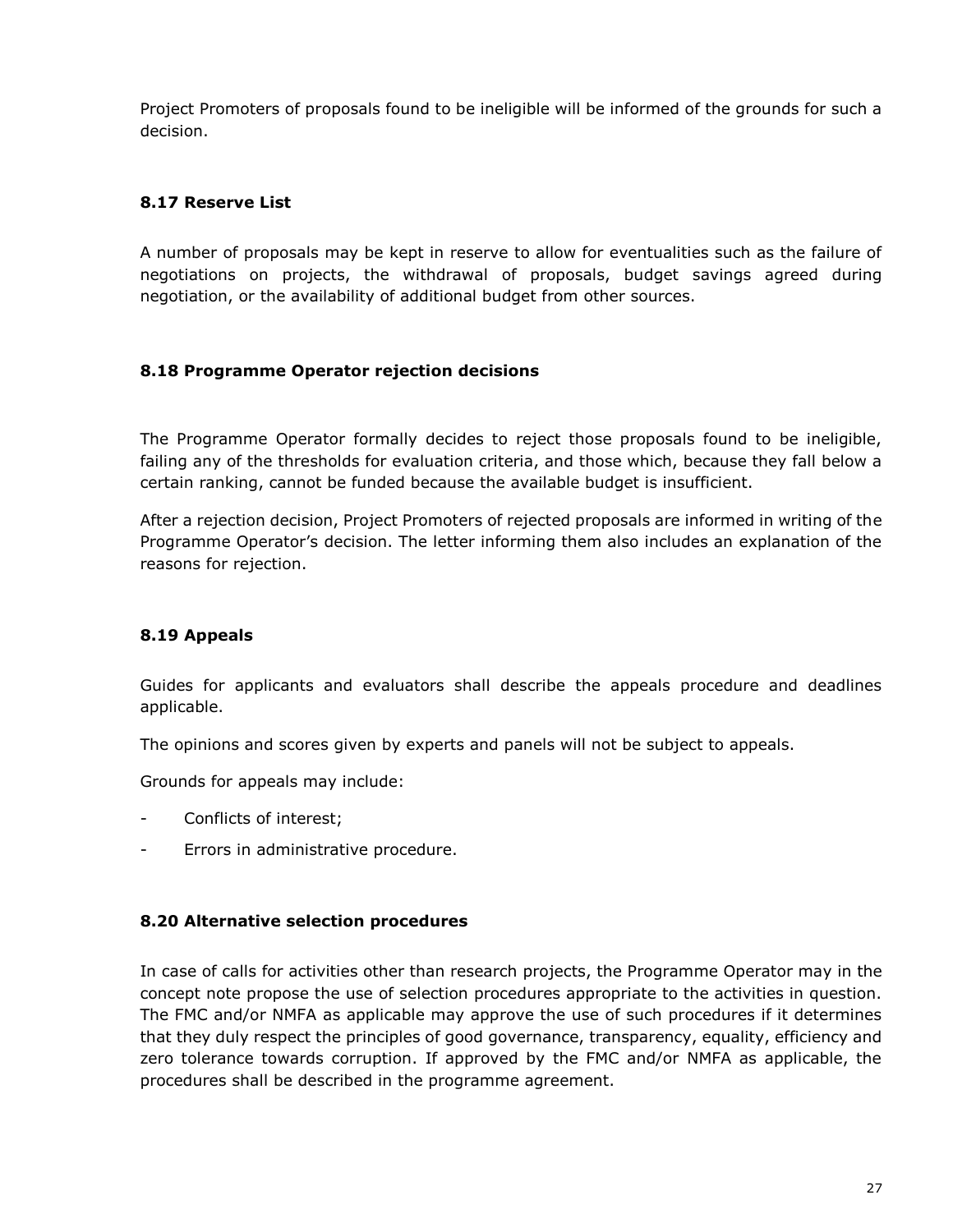#### **8.20.1 Lead Agency Procedure**

Subject to agreement between the Donor States and all concerned Beneficiary States in the respective Memoranda of Understanding, two or more Beneficiary States may with respect to one or several joint calls for proposals decide to let the Programme Operator from one of these states act as Lead Agency.

The Programme Operator chosen as Lead Agency shall receive all the applications in its Electronic Proposal Submission Service and shall ensure the evaluation procedure described in this guideline is adhered to. Further provisions on the functioning of the Lead Agency procedure shall, as appropriate, be described in the concept note(s) and described in the respective Programme Agreement(s).

#### **8.20.2 Other multilateral platforms for joint calls for research cooperation**

Subject to agreement between the Donor States and all concerned Beneficiary States in the respective Memoranda of Understanding, the organisation and implementation of a call for proposals may be delegated to an appropriate international structure. Further provisions on the procedure to be followed shall, as appropriate, be described in the concept note(s) and described in the respective Programme Agreement(s).

In no case shall the implementation of the Lead Agency procedure or the use of other multilateral platforms for joint calls for research cooperation affect the responsibility of the Beneficiary State(s) and the Programme Operator(s) for the effective management and control of the contribution under the country specific allocation and the individual Programme, respectively. The selection of projects and the award of grants shall in all cases follow the principles of good governance, transparency, equality, efficiency and zero tolerance towards corruption.

#### <span id="page-27-0"></span>**8.21 Allocation of funds to already approved projects**

Project grants that have upon project closure not been fully utilised, funds remaining uncommitted following a call for proposals, as well as project grants that have been cancelled due to irregularities or for other reasons, may, subject to paragraph 2 of Article 13.2 of the Regulation, be allocated to additional activities of already approved projects, provided that these additional activities contribute to the objectives of the projects receiving the additional funds.

Any decision to allocate project grants to already approved projects shall be based on recommendations by the Programme Committee. The Programme Committee shall base its recommendations on transparent and objective criteria. By applying these criteria, the Programme Committee shall ensure equal treatment of all Project Promoters but may in justified cases give priority to: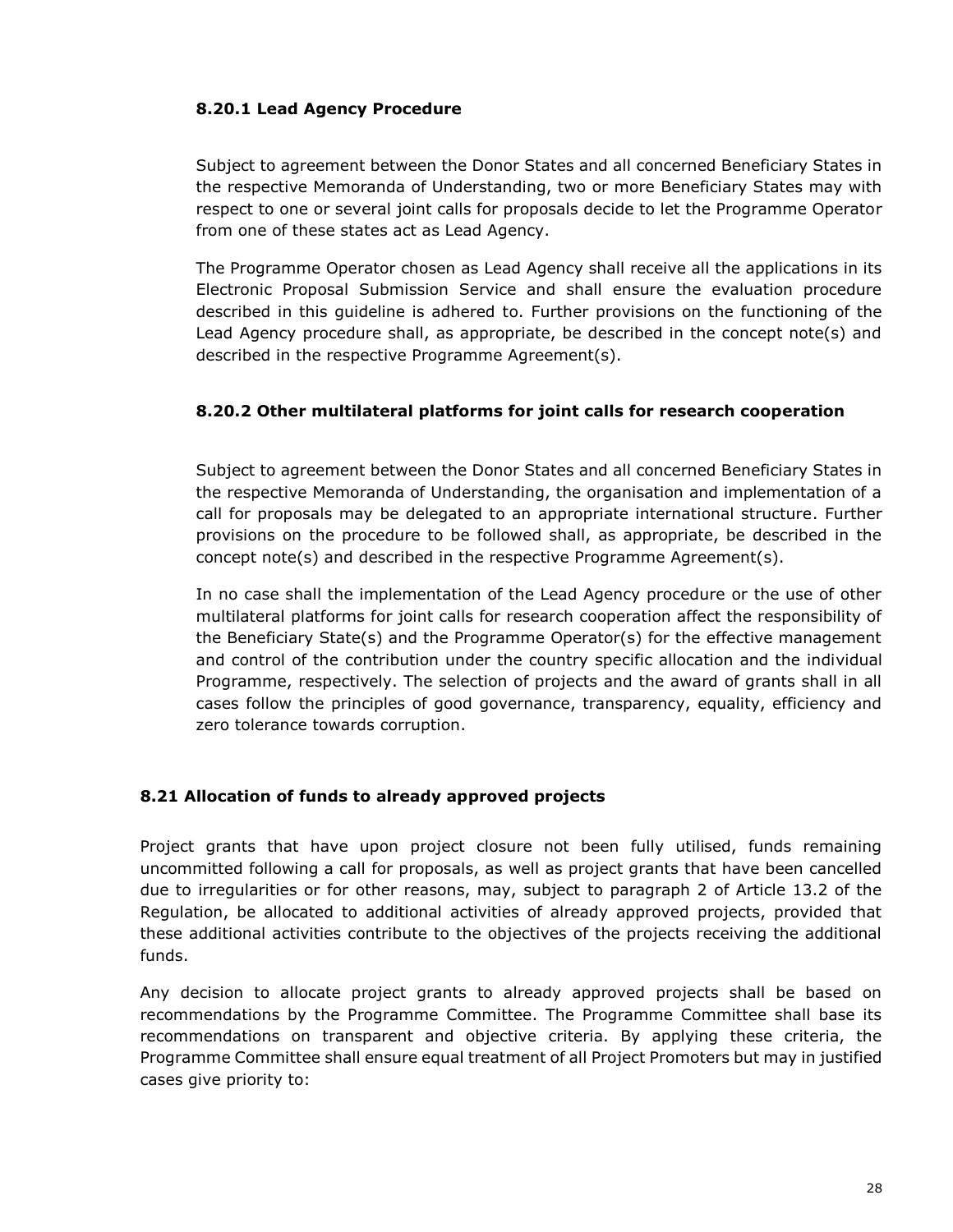- a) Certain geographical regions lagging behind; and
- b) A clearly defined group of less privileged Project Promoters.

The criteria shall be made available on the website of the Programme Operator no later than one month prior to any decision to reallocate funds according to the previous paragraph. Project Promoters shall be informed in writing without delay when such criteria have been published on the website.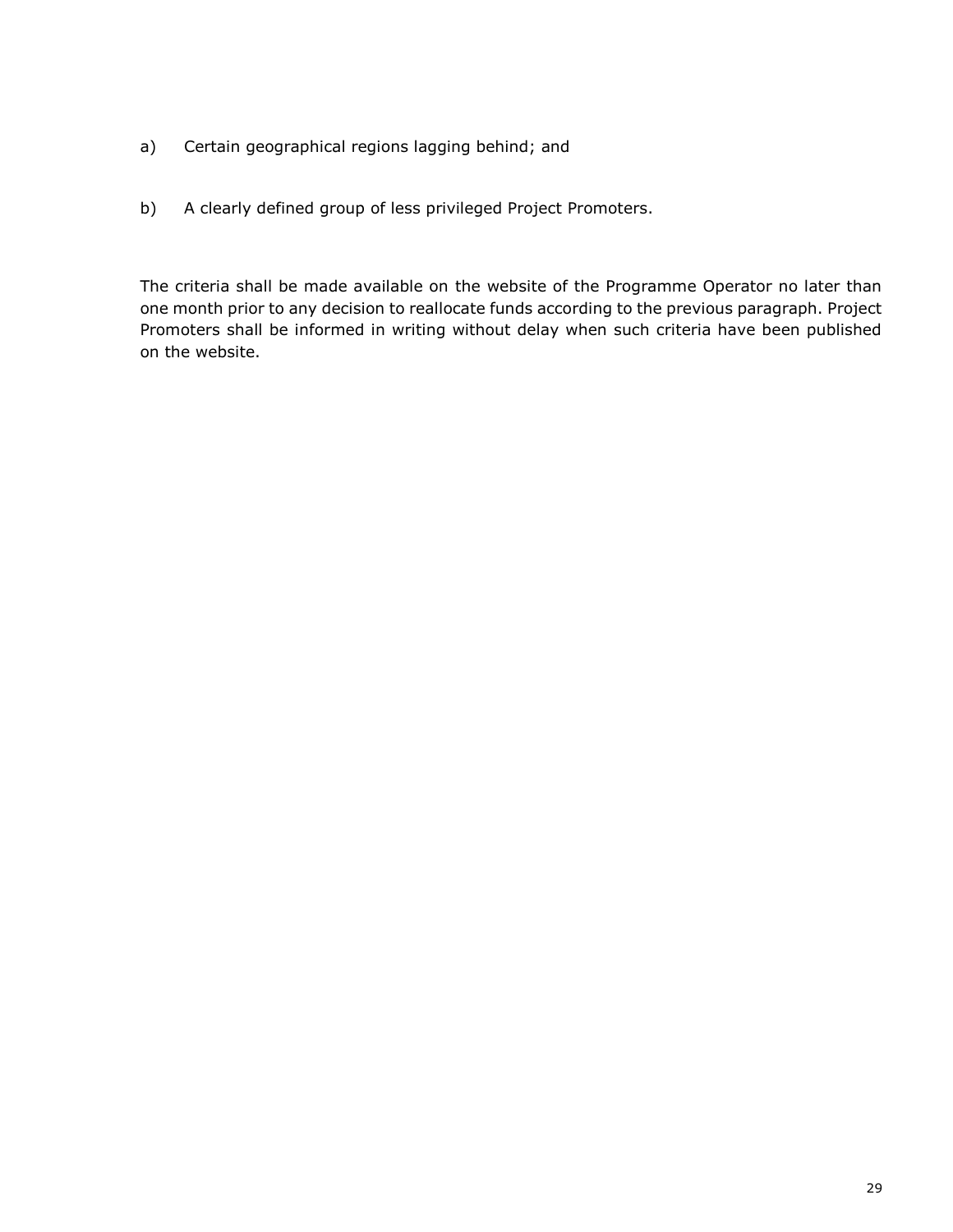# <span id="page-29-0"></span>**IX. NEGOTIATION AND CONTRACTING**

#### <span id="page-29-1"></span>**9.1 Negotiation of proposals**

The Project Promoters of proposals that have been awarded a grant are invited to begin negotiations.

In addition to any points raised in the Consensus Report and/or the ESR, as applicable, , the applicants may receive requests for further administrative, legal, technical and financial information necessary for the preparation of a project contract. The Programme Operator may request changes, possibly including adjustments to the budget. The Programme Operator will justify all requested changes.

The financial aspects would cover the establishment of the financial contribution, up to a set maximum, the amount of the advance payment, the estimated breakdown of budget and financial contribution per activity and per participant, and the assessment of the financial capacity of the Project Promoter and any other participants, if needed.

The Programme Operator may terminate negotiations if the Project Promoter proposes to modify the project in terms of its objectives, science and technology content, partnership composition or other aspects, to the extent that it becomes significantly different from the proposal that was evaluated.

If it proves impossible to reach agreement with a Project Promoter within a reasonable deadline that the Programme Operator may impose, negotiations may be terminated and the proposal rejected by Programme Operator decision.

Negotiation of proposals from the reserve list may begin once it is clear that sufficient budget has become available to fund one or more of these projects and the Programme Operator has awarded a grant to such projects, in accordance with Article 8.15 of this Guideline..

#### <span id="page-29-2"></span>**9.2 Contracting of Projects**

If negotiations are successful (that is, once the details of the grant agreement have been finalised with the applicants and all the necessary checks carried out), the Programme Operator completes its internal financial and legal procedures and proceeds to the conclusion of a formal Project contract between the Programme Operator and the Project Promoter. The project contract shall be in line with Article 7.6 of the Regulation.

Grants may not be awarded to potential participants who are, at the time of a grant award procedure, bankrupt or being wound up, convicted of an offence concerning their professional conduct, not in compliance with their obligations relating to the payment of social security contributions or the payment of taxes, the subject of a judgment for fraud, corruption,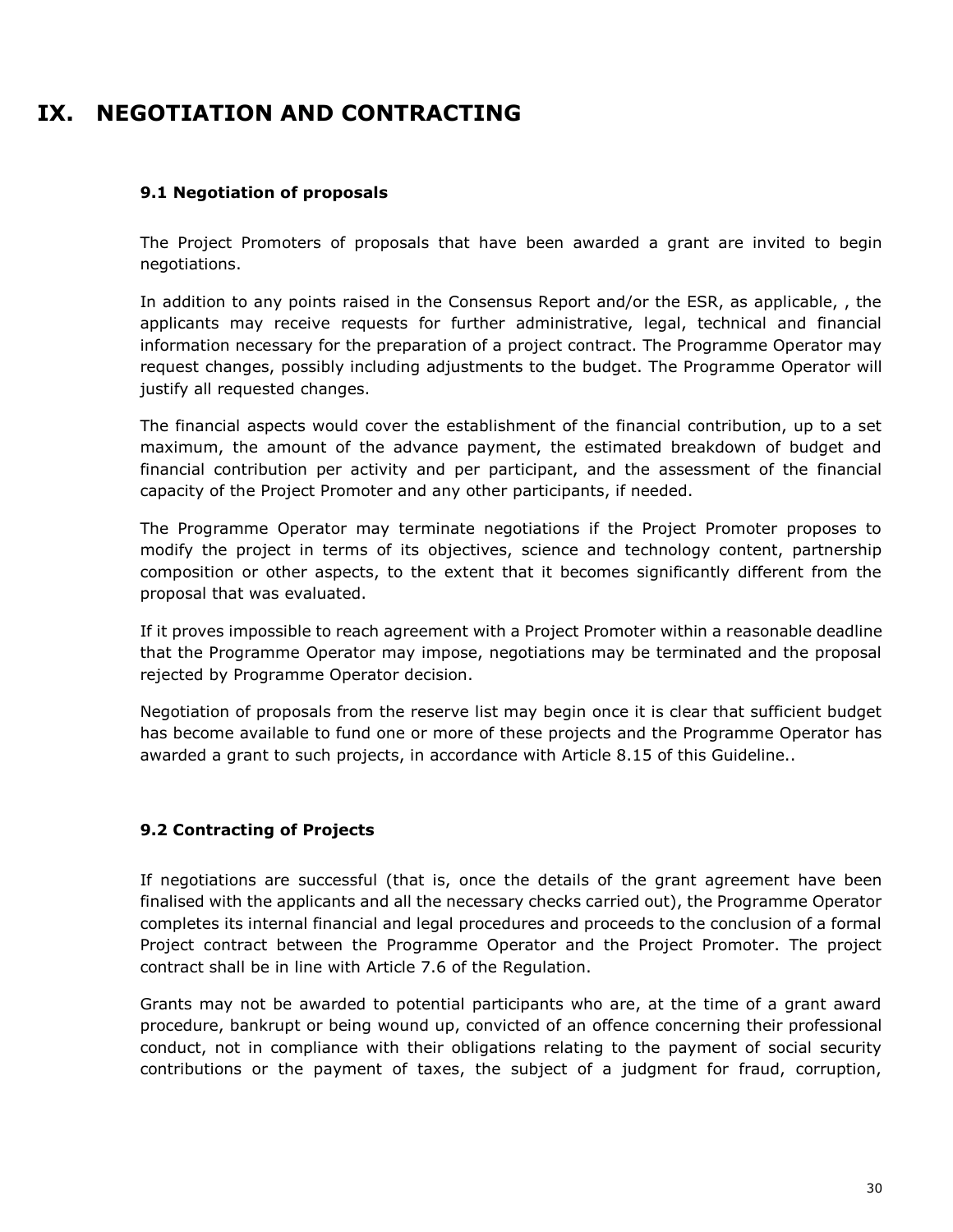involvement in a criminal organisation, money laundering or any other illegal activity, subject to a conflict of interests or guilty of misrepresenting information.

Any potential participant who has committed an irregularity in the implementation of any other action under financing provided by the European Union or under financial contributions provided by the EFTA States in relation to the EEA Agreement may be excluded from the selection procedure at any time, with due regard being given to the principle of proportionality.

Any proposal that contravenes fundamental ethical principles or which does not fulfil the conditions set out in the Programme Agreement or in the call for proposals shall not be selected. Any arrangements for merging projects are also dealt with in this phase, and ethical issues are clarified and addressed, if necessary.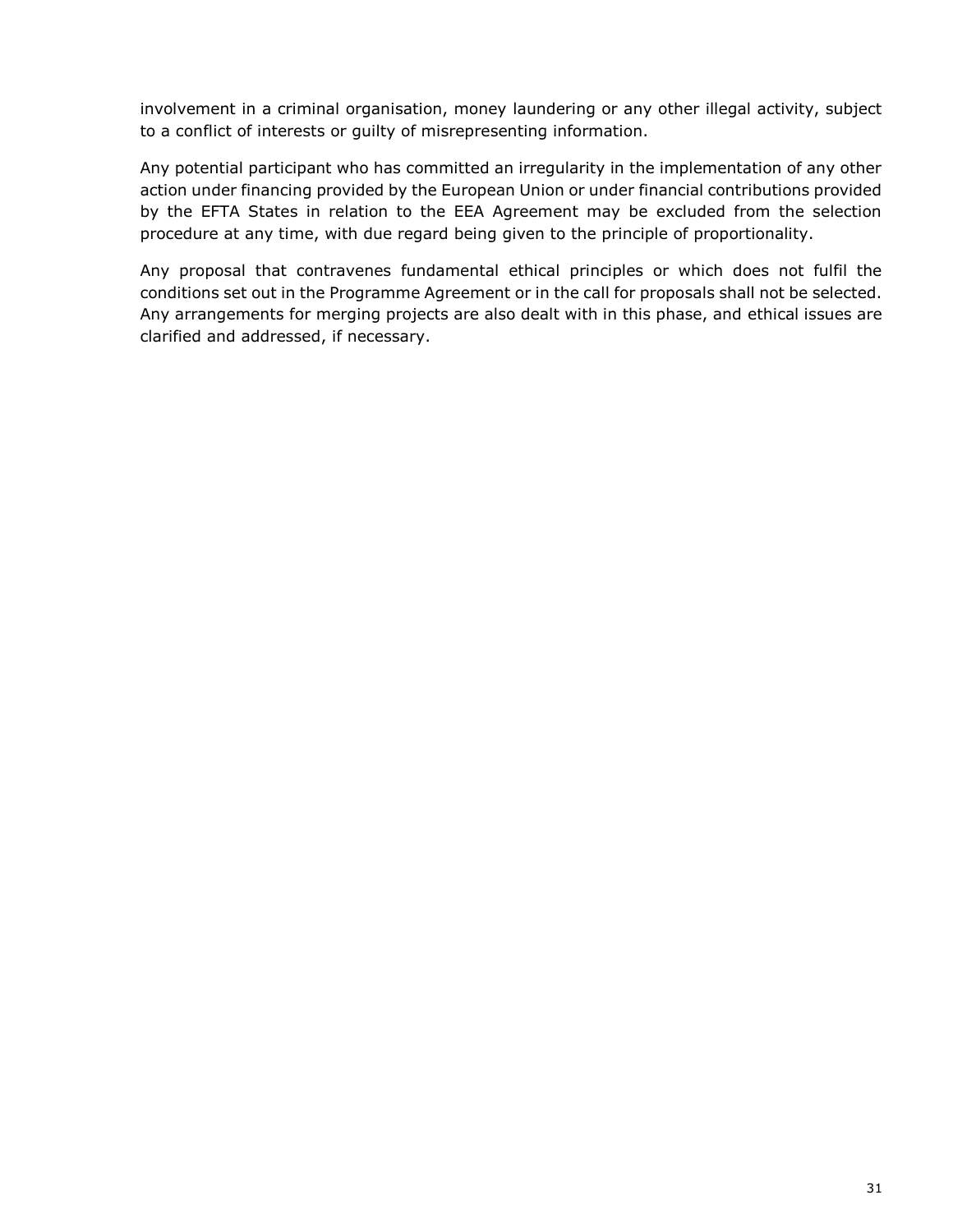# <span id="page-31-0"></span>**X. REPORTING REQUIREMENTS AND PAYMENTS**

#### <span id="page-31-1"></span>**10.1 Reporting from Project Promoters to the Programme Operator**

Project Promoters shall submit the following reports to the Programme Operator in English:

- An annual scientific and financial progress report ('annual report') on the research cooperation of the preceding year, in line with Article 10.2; and
- A final project report upon the completion of the project ('final report'), in line with Article 10.3.

The Programme Operator shall evaluate the reports and deliverables in accordance with the terms of the Project contract, and present the reports and evaluation results to the Programme Committee at the annual meeting. It may be assisted in this task by independent experts through technical project reviews.

All project partners shall receive a copy of the annual and final reports at the same time as they are submitted to the Programme Operator.

Projects which due to their starting date have less than 6 months of activity in the first reporting year shall only present a financial statement and will not be evaluated on their scientific progress.

## <span id="page-31-2"></span>**10.2 Annual reporting**

During the course of the project, the Project Promoter shall submit an annual report within 60 days of the end of each reporting period as set out in the project contract. The annual report shall comprise:

- 1. A technical report containing:
	- i) an explanation of the work carried out by the participants.
	- ii) an overview of the progress of work towards the objectives of the project, including milestones and deliverables identified in the project contract. The report must include explanations justifying the differences between the work expected to be carried out in accordance with the project contract and that actually carried out.
	- iii) details on the exploitation and dissemination of the results, and if required in the Project Contract - an updated plan for the exploitation and dissemination of results.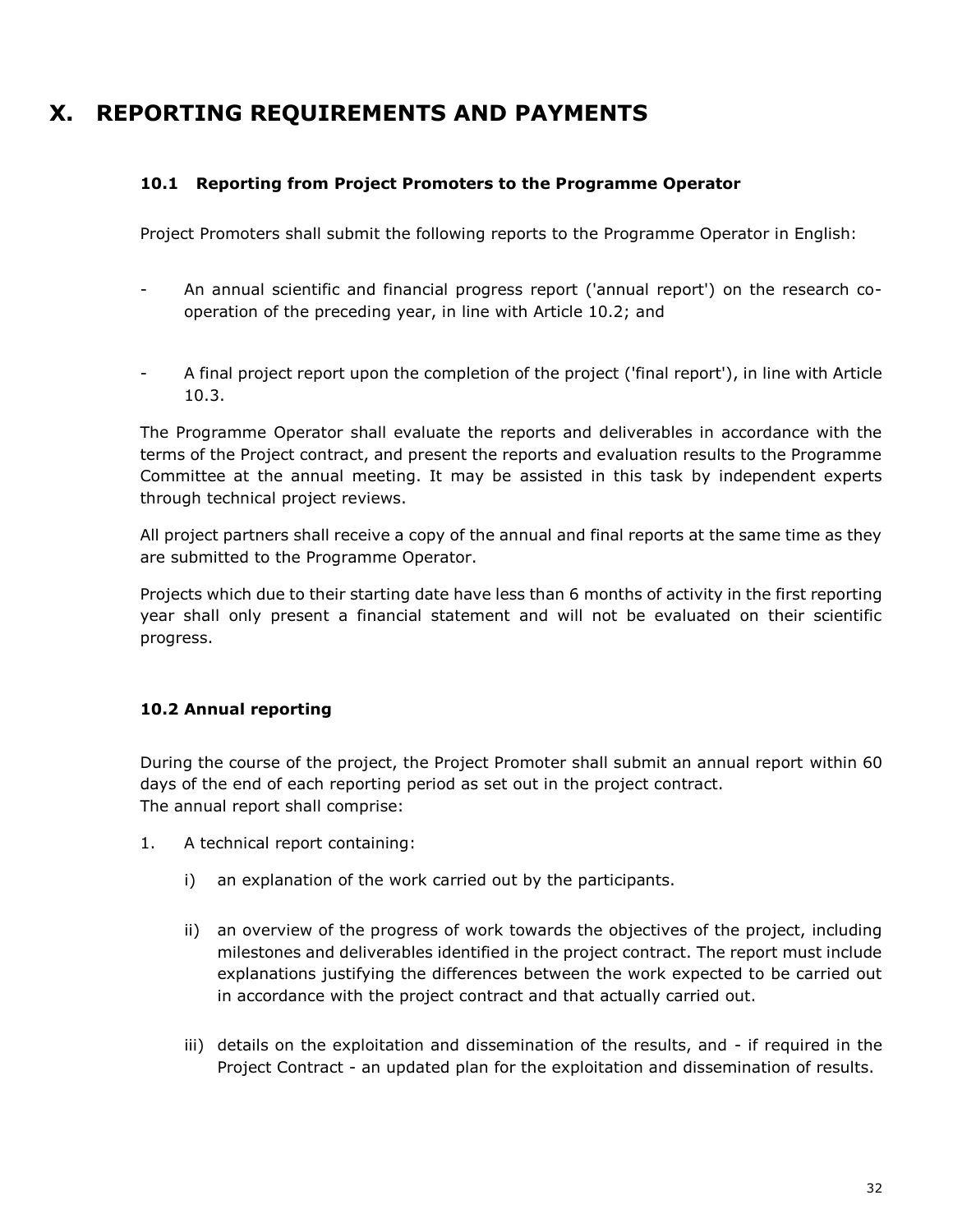- iv) a summary for publication by the Programme Operator.
- 2. A financial report containing:
	- i) an individual financial statement from each participant for the reporting period concerned.

The individual financial statement shall detail and declare the eligible costs for the participant. Amounts which are not declared in the individual financial statement will not be taken into account by the Programme Operator.

Each participant must certify that:

- the information provided is complete, reliable and true;
- the costs declared are eligible;
- the costs can be substantiated by adequate records and supporting documentation that will be produced on request or in the context of checks, reviews, audits and investigations.
- ii) an explanation of the use of resources and the information on subcontracting and inkind contributions provided by third parties from each participant.
- iii) a summary financial statement from the Project Promoter consolidating the individual financial statements for the reporting period concerned.

#### <span id="page-32-0"></span>**10.3 Final report**

The Project Promoter shall submit a final report, within 60 days after the end of the project.

The final report shall comprise:

- 1. a final technical report, containing:
	- i) an overview of the results and their exploitation and dissemination;
	- ii) the conclusions on the project;
	- iii) the socio-economic impact of the project: a report covering the wider societal implications of the project, in the form of a questionnaire, including gender equality actions, ethical issues, efforts to involve other actors and to spread awareness, as well as the plan for the use and dissemination of foreground;
	- iv) a summary for publication by the PO.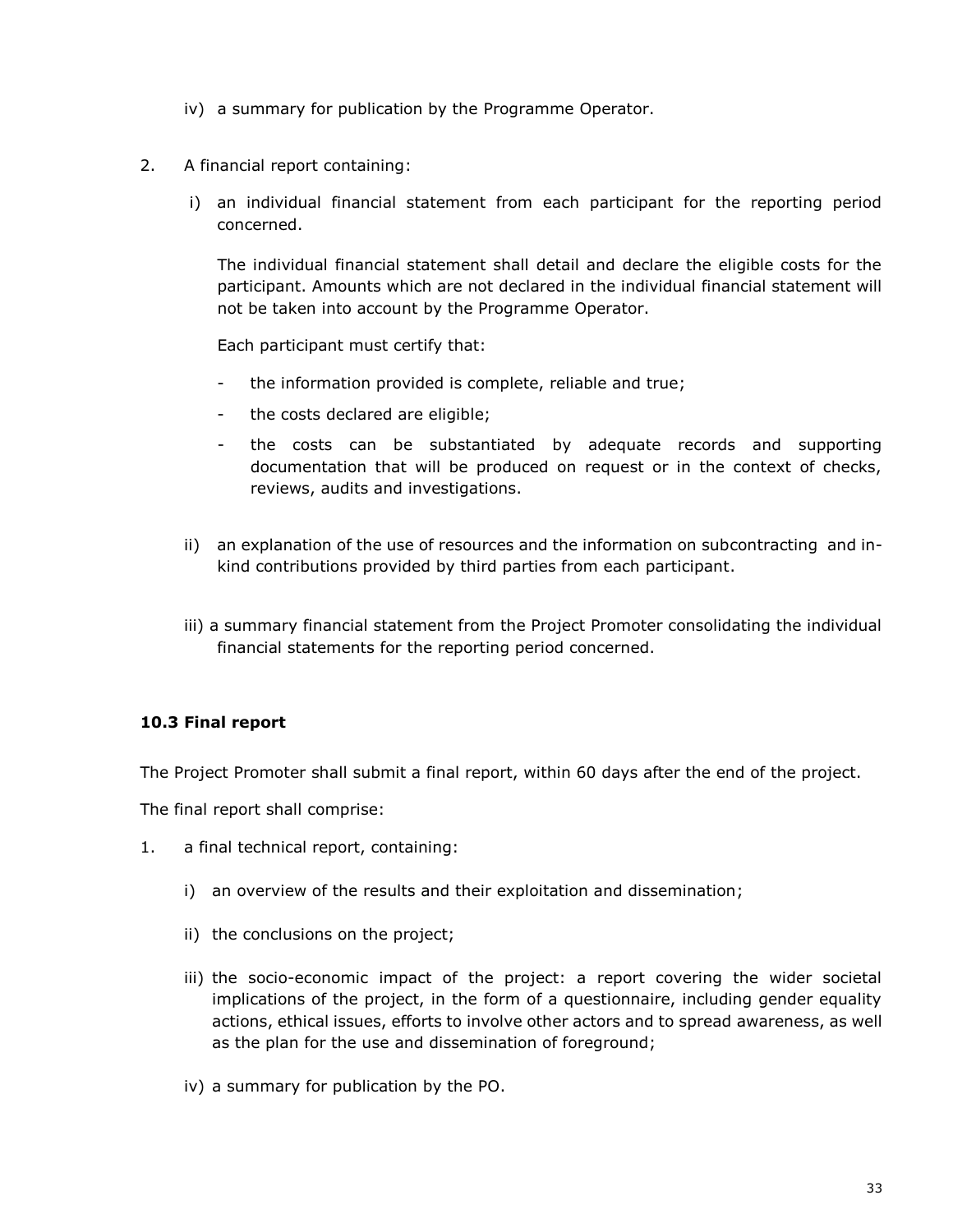- 2. a final financial report containing:
	- i) final 'individual financial statement' from each participant for the final reporting period, as defined in the project contract;
	- ii) a 'final summary financial statement' from the Project Promoter consolidating the individual financial statements for all reporting periods and including the request for payment of the balance (final payment claim);
	- iii) distribution of the financial contribution between the Project Promoter and project partners;
	- iv) a 'certificate on the financial statements' for each participant, if required in accordance with Article 10.7.

## <span id="page-33-0"></span>**10.4 Reporting on scientific publications**

During and after the project, the Project Promoter shall provide references and an abstract of all scientific publications relating to the results of the project at the latest 60 days following publication.

As part of the final project report, the Project Promoter will be required to submit a full list of publications relating to the results of the project.

All publications shall include the following statement to indicate that the results of the project were generated with the assistance of financial support from the EEA/Norwegian Financial Mechanism: "The research leading to these results has received funding from the [EEA]/ [Norway] Grants 2014-2021.

#### <span id="page-33-1"></span>**10.5 Format of reports and transmission modalities**

The Project Promoter shall transmit the reports and other deliverables to the Programme Operator exclusively by electronic means, using the forms and templates provided in the EPSS.

The reports submitted to the Programme Operator, in particular their publishable parts, shall be of a suitable quality to enable direct publication without any additional editing.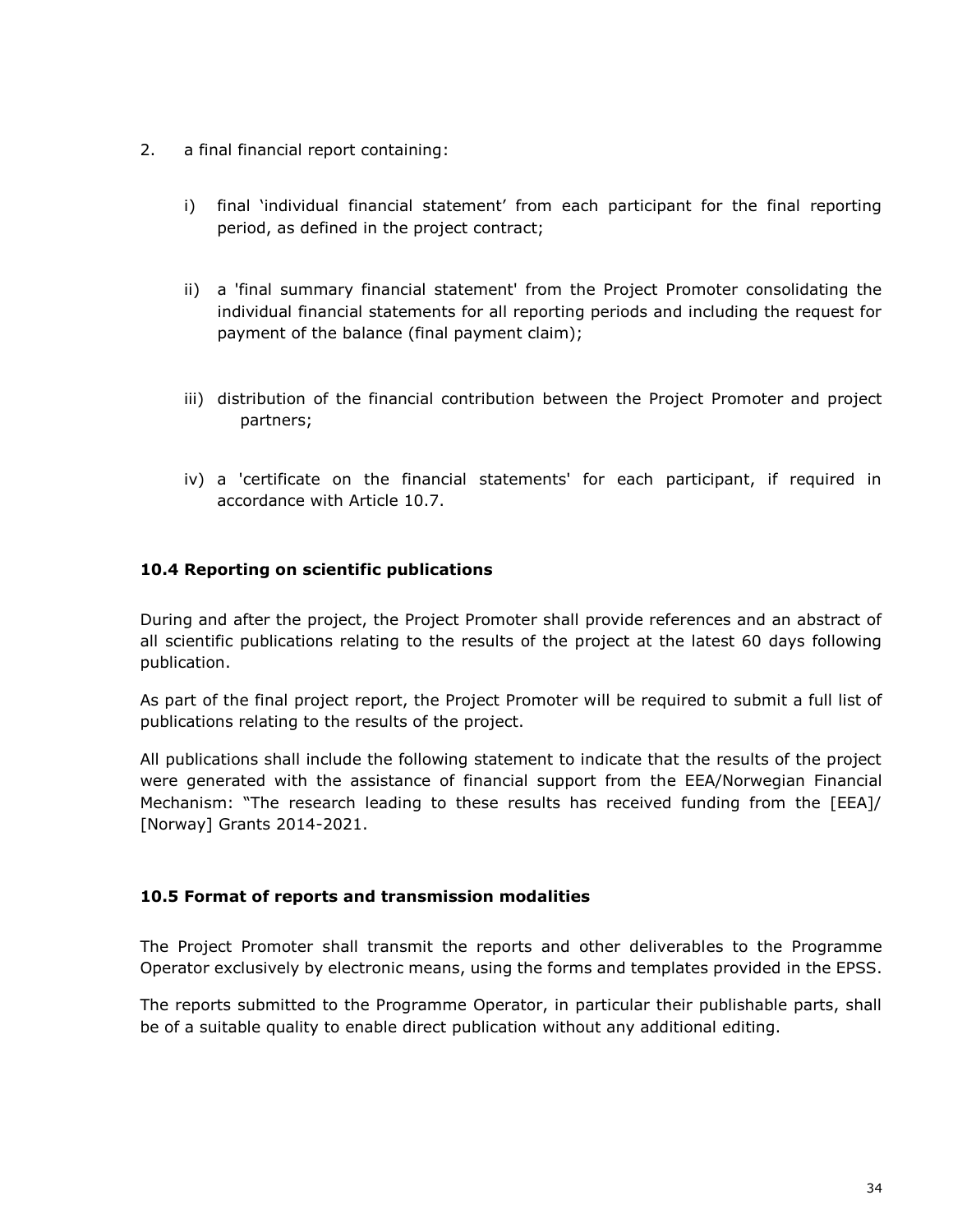#### <span id="page-34-0"></span>**10.6 Payments**

The Programme Operator shall ensure timely transfer to the Project Promoter of an advance payment, interim payments and a payment of the final balance.

The purpose of the advance payment and the interim payments is to ensure that the project promoters and partners have a positive cash-flow during the project. The rate of the advance payment and the frequency of submission of interim payment requests shall in all cases ensure positive cash-flow and appropriate provisions shall be set in the project contract and the partnership agreement.

Payments shall be made by the Programme Operator to the Project Promoter within 15 days after the Programme Operator's approval of payment requests. The Project Promoter shall ensure that all appropriate payments to the other project partners are made without unjustified delay, and not later than 15 days after the Project Promoter has received payment from the Programme Operator.

## <span id="page-34-1"></span>**10.7 Certificate on financial statements and proof of expenditure**

The provisions in this Article replace the provisions of Article 8.12 of the Regulation in the case of research projects under the Research programmes.

In line with the responsibility of the Programme Operator to verify expenditure declared, requirements for the submission of proof of expenditure shall be set in the project contract and the partnership agreement, where relevant.

Proof of expenditure to be submitted shall take the form of the certificates described in paragraphs 3 and 4. Proof of expenditure shall not be submitted by a project promoter or a project partner in research projects, where the total grant from the programme to the respective project promoter or project partner is less than EUR 325,000. Where proof of expenditure is required, this shall be submitted with the final project report referred to in Article 8.3.

A certificate by an independent auditor qualified to carry out statutory audits of accounting documents, certifying that the claimed costs are incurred in accordance with this guideline, the Regulation, the national law and relevant national accounting practices, shall be accepted as sufficient proof of expenditure incurred.

A certificate issued by a competent and independent public officer recognised by the relevant national authorities as having a budget and financial control capacity over the entity incurring the costs and who has not been involved in the preparation of the financial statements, certifying that the claimed costs are incurred in accordance with this guideline, this Regulation, the relevant law and national accounting practices, shall also be accepted as sufficient proof of expenditure incurred.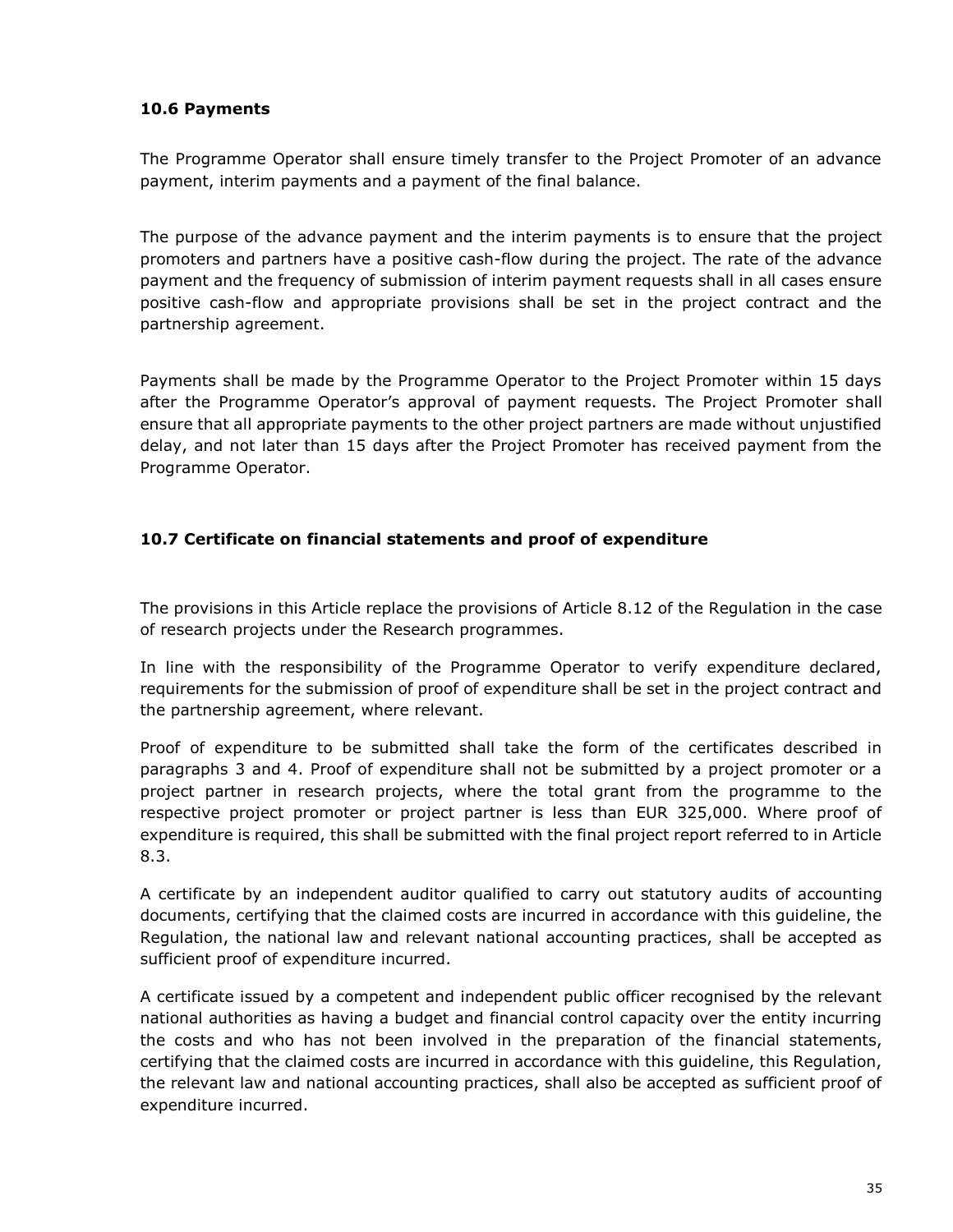Costs incurred by Programme Operators, Project Promoters and project partners shall be supported by receipted invoices, or alternatively by accounting documents of equivalent probative value.

Where activities are implemented in the framework of competitive tendering procedures, payments by Programme Operators, Project Promoters and project partners shall be supported by receipted invoices based on the signed contracts. In all other cases, payments by Programme Operators, Project Promoters and project partners shall be supported by expenditure actually paid by the entities concerned in implementing the project.

Upon request by the FMC, the NMFA, the EFTA Board of Auditors and/or the Office of the Auditor General of Norway, the Project Promoter or project partner shall grant access to the supporting documents on the basis of which the certificate referred to above was issued. Upon request by the Audit Authority, a Project Promoter or project partner located within the respective Beneficiary State, shall grant access to the supporting documents on the basis of which the certificate referred to above was issued.

## <span id="page-35-0"></span>**10.8 Indirect costs in projects (overheads)**

The provisions in this Article replace the provisions of Article 8.5 of the Regulation in the case of research projects under the Research programmes.

Indirect eligible costs shall be determined by applying a flat rate of 25% of the total direct eligible costs, excluding direct eligible costs for subcontracting and the costs of resources made available by third parties which are not used on the premises of the beneficiary, as well as financial support to third parties. In case the project grant takes the form of standard scales of unit costs, the flat rate of 25% for indirect costs shall not be applied.

#### <span id="page-35-1"></span>**10.9 Record keeping requirements**

The provisions of this Article shall be applied in addition to the provisions contained in Article 9.8 of the Regulation.

Project promoters and partners shall keep original supporting documents. Digital and digitalised documents are considered originals if they are authorised by the applicable national law.

Project promoters and partners shall for a period of at least five years after the payment of the final balance keep records and other supporting documentation in order to prove the proper implementation of the project and the costs they declare as eligible.

They shall make them available on request or in the context of checks, reviews, audits or investigations.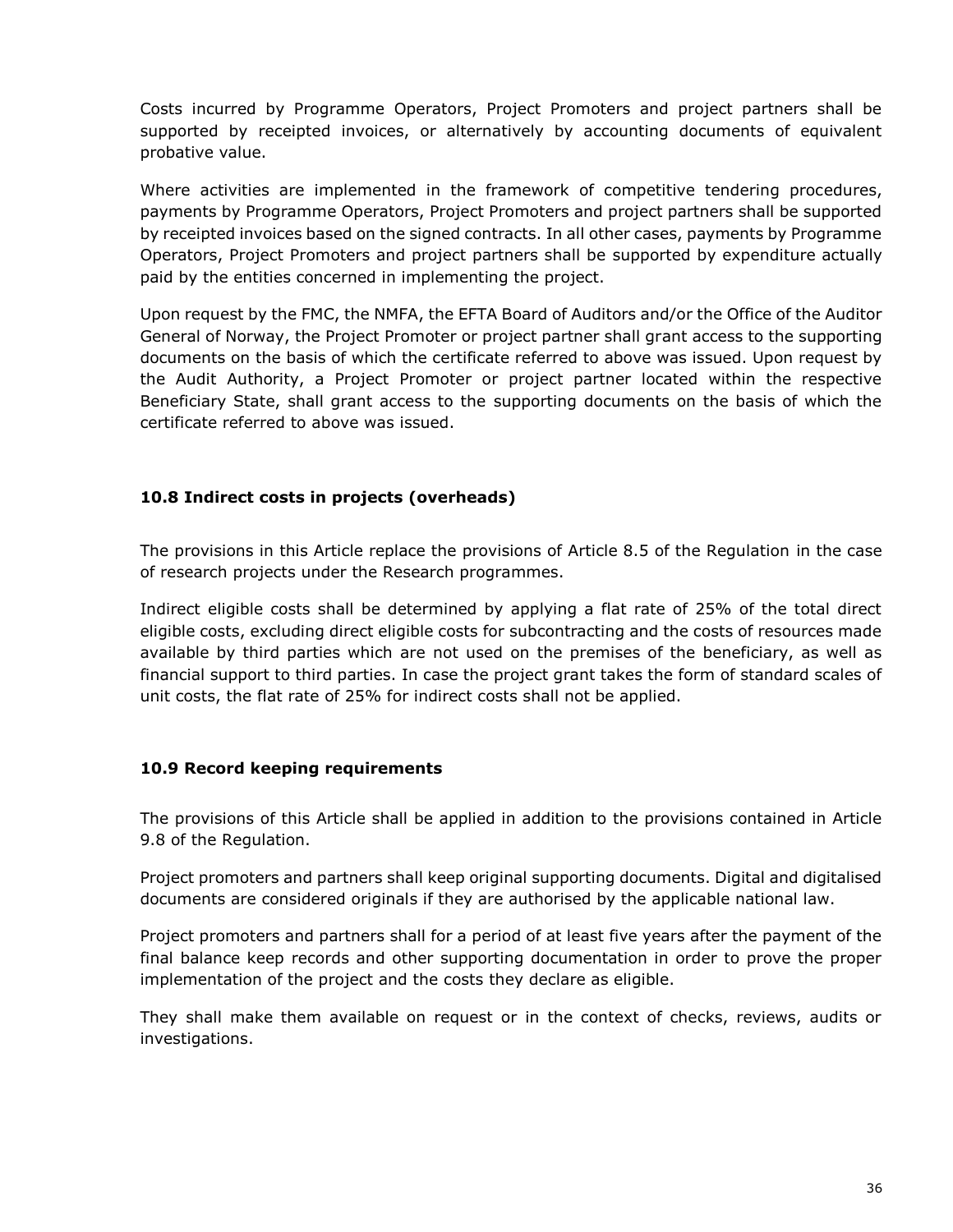If there are ongoing checks, reviews, audits, investigations, litigation or other pursuits of claims under the Project Contract, the participants shall keep the records and other supporting documentation until the end of these procedures.